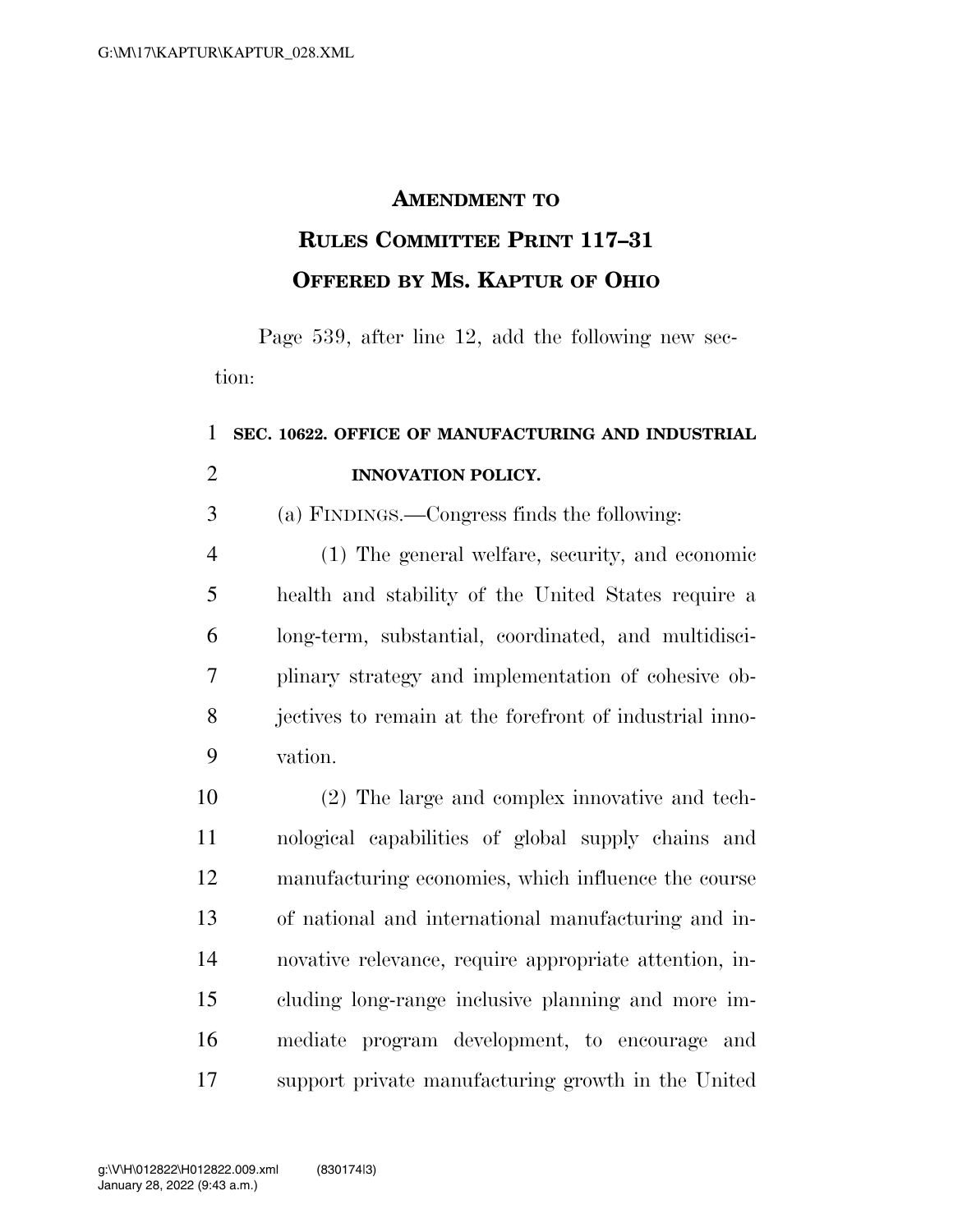States and participation in the public decision-mak-2 ing process.

 (3) The innovative and manufacturing capabili- ties of business in the United States, when properly fostered, applied, and supported, can effectively as- sist in improving the quality of life for people in the United States, in anticipating and addressing emerg- ing international, national, and local problems, and strengthening the international economic engage-ment and pioneering leadership of the United States.

 (4) Just as Federal funding for science and technology represents an investment in the future, strategically addressing gaps in the innovation pipe-14 line of the United States would—

 (A) contribute to converting research and development investments into high-value, qual- ity job-creating product production and capture domestic and global markets; and

 (B) strengthen the economic posture of the United States.

 (5) The capabilities of the United States at both the Federal and State levels need enhanced strategic planning and influence over policy formula-tion for industrial innovation and technology devel-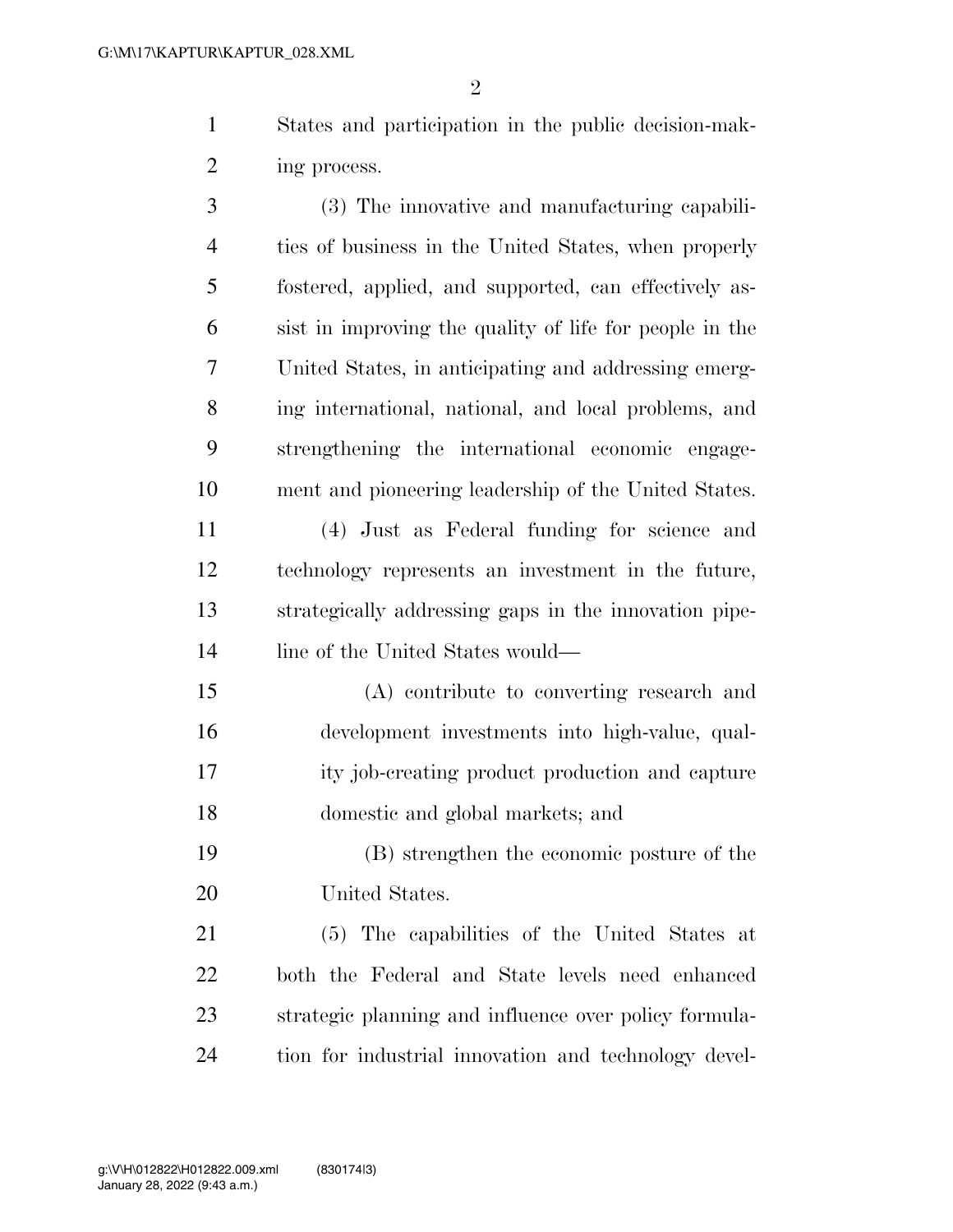| $\mathbf{1}$   | opment, as well as a means to ensure an adequate      |
|----------------|-------------------------------------------------------|
| $\overline{2}$ | workforce.                                            |
| 3              | (b) SENSE OF CONGRESS.—                               |
| $\overline{4}$ | $(1)$ PRIORITY GOALS.—It is the sense of Con-         |
| 5              | gress that manufacturing and industrial innovation    |
| 6              | should include contributing to the following priority |
| 7              | goals:                                                |
| 8              | (A) Taking concrete national action to re-            |
| 9              | build, restore, and expand domestic manufac-          |
| 10             | turing capabilities, skills, and production capac-    |
| 11             | ity, including world-class infrastructure.            |
| 12             | (B) Rebuilding the industrial innovation              |
| 13             | commons, including common resources, tech-            |
| 14             | nical knowledge, and entrepreneurial opportuni-       |
| 15             | ties associated with technical concepts.              |
| 16             | (C) Supporting domestic supply chains.                |
| 17             | (D) Expanding production capabilities, co-            |
| 18             | operation, and knowledge.                             |
| 19             | (E) Revitalizing communities harmed by                |
| 20             | historical and poorly conceived, implemented,         |
| 21             | and enforced regulatory and trade policies.           |
| 22             | (F) Developing a strategy for innovation              |
| 23             | and establishment of manufacturing industries         |
| 24             | of the future, including adoption and produc-         |
| 25             | tion of Industry 4.0 technology to support do-        |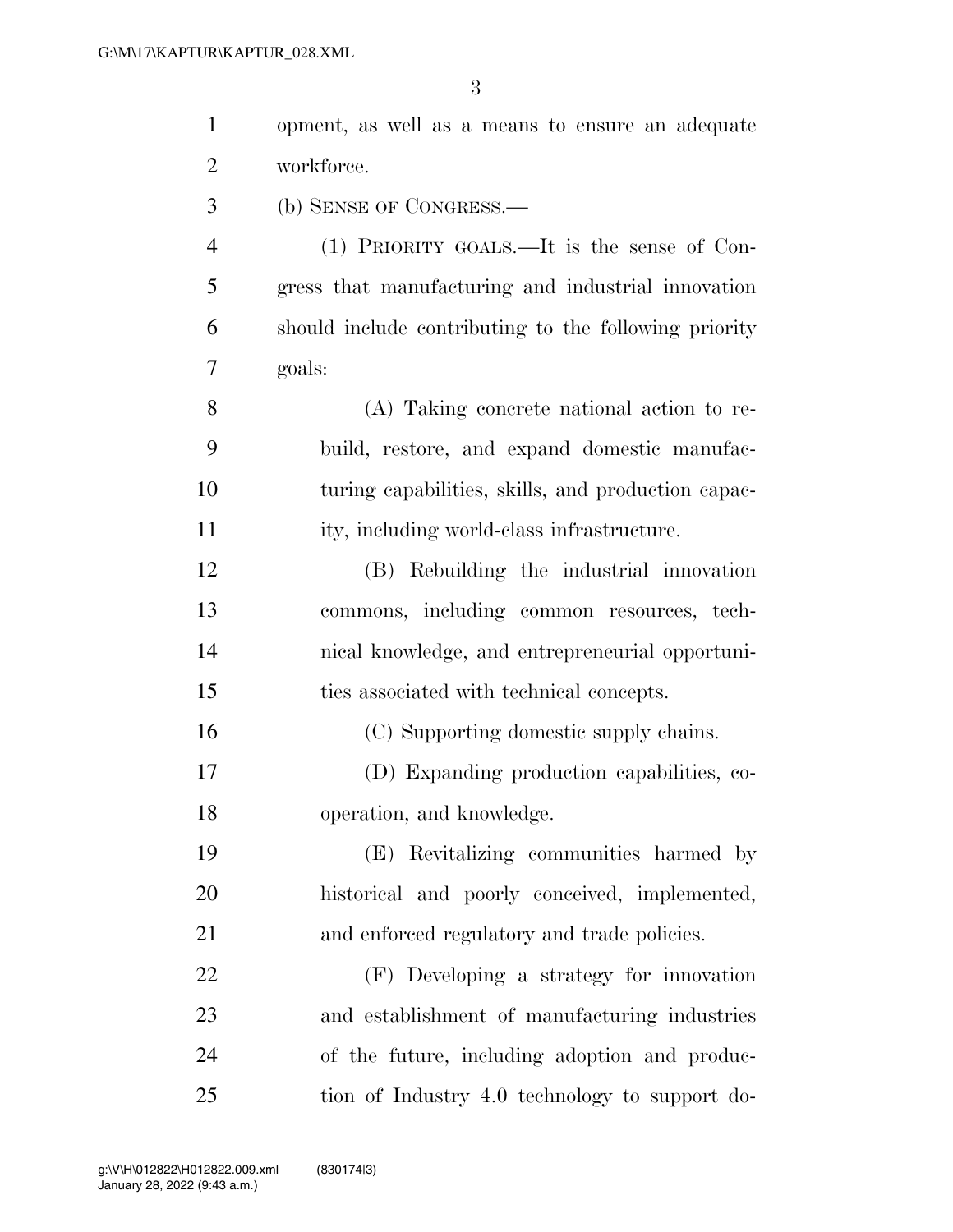| $\mathbf{1}$   | mestic economic expansion, particularly manu-          |
|----------------|--------------------------------------------------------|
| $\overline{2}$ | facturers with fewer than 800 employees, and           |
| 3              | in traditionally underserved communities.              |
| $\overline{4}$ | (G) Contributing to national health and se-            |
| 5              | curity and emergency readiness and resilience,         |
| 6              | including addressing environmental concerns.           |
| 7              | (H) Strengthening the economy of the                   |
| 8              | United States and promoting full employment            |
| 9              | in high-quality, high-wage jobs through useful         |
| 10             | industrial and technological innovation.               |
| 11             | (I) Cultivating, utilizing, and enhancing              |
| 12             | academic and industrial thought-leadership with        |
| 13             | practical workforce development and training to        |
| 14             | the fullest extent possible.                           |
| 15             | (J) Implementing a national strategy that              |
| 16             | identifies and prioritizes high growth, high           |
| 17             | value-added industries, products, and compo-           |
| 18             | nents of national importance to the long-term          |
| 19             | economic, environmental, national security, and        |
| 20             | public health of the United States.                    |
| 21             | (2) NATIONAL POLICY.—In view of the findings           |
| 22             | under subsection (a), it is the sense of Congress that |
| 23             | the Federal Government and public and private in-      |
| 24             | stitutions in the United States should pursue a na-    |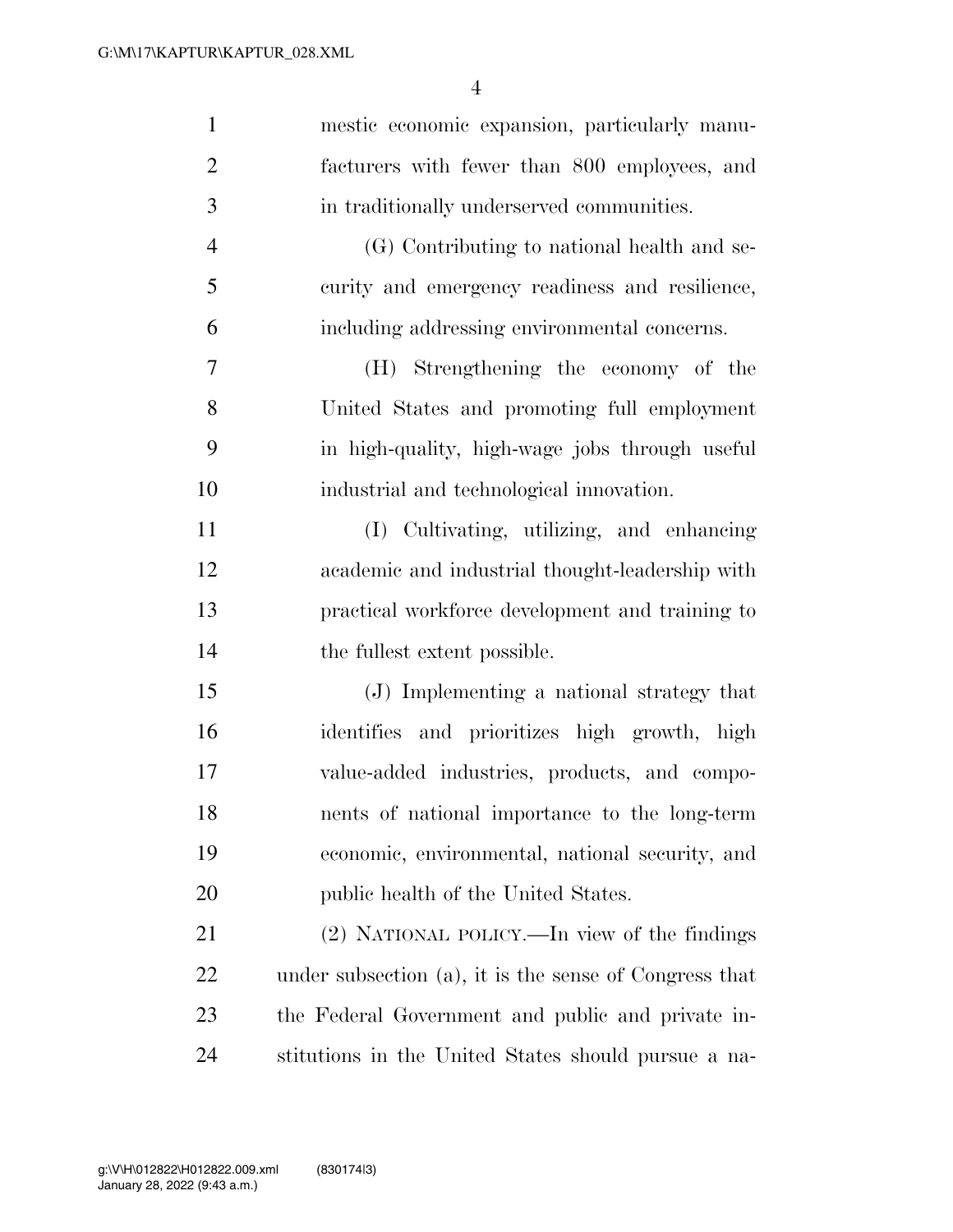| $\mathbf{1}$   | tional policy of manufacturing and industrial innova- |
|----------------|-------------------------------------------------------|
| $\overline{2}$ | tion that includes the following principles:          |
| 3              | (A) Ensuring global leadership in advanced            |
| $\overline{4}$ | manufacturing technologies critical to the long-      |
| 5              | economic, environmental, and public<br>term           |
| 6              | health of the United States, and to the long-         |
| 7              | term national security of the United States.          |
| 8              | (B) Restoring and strengthening the in-               |
| 9              | dustrial commons of the United States, includ-        |
| 10             | $ing$ —                                               |
| 11             | (i) essential engineering and produc-                 |
| 12             | tion skills;                                          |
| 13             | (ii) infrastructure for research and de-              |
| 14             | velopment, standardization, and metrology;            |
| 15             | (iii) process innovations and manufac-                |
| 16             | turing know-how;                                      |
| 17             | (iv) equipment; and                                   |
| 18             | (v) suppliers that provide the founda-                |
| 19             | tion for the innovativeness and competi-              |
| 20             | tiveness of all manufacturers in the United           |
| 21             | States.                                               |
| 22             | (C) Strengthening the technical, financial,           |
| 23             | and educational commons and assets necessary          |
| 24             | to ensure that the United States is the best po-      |
| 25             | sitioned nation for the creation and production       |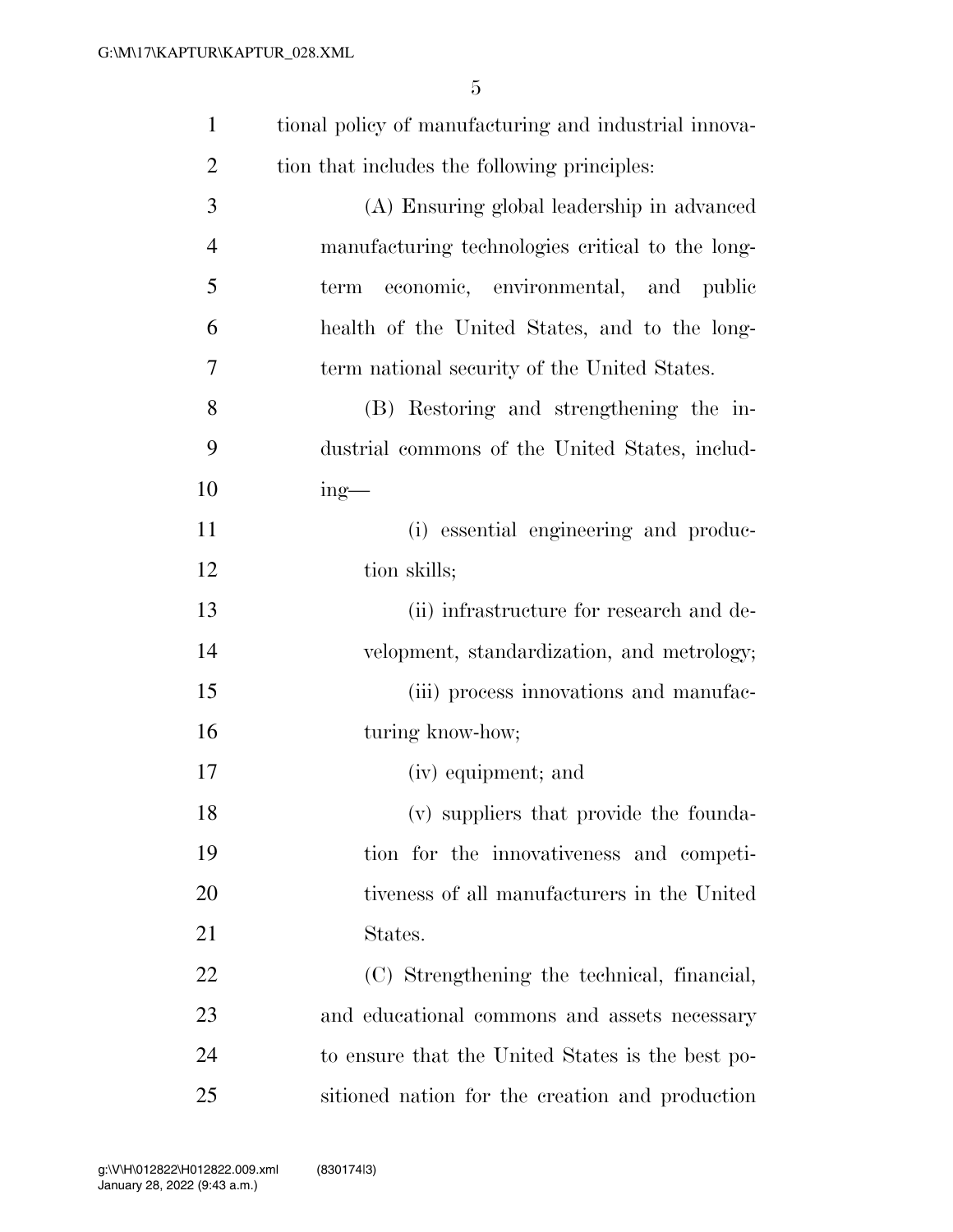of advanced technologies and products emerging from national research and development invest-ments.

 (D) Capitalizing on the scientific and tech- nological advances produced by researchers and innovators in the United States by developing capable and responsive institutions focused on advancing the technology and manufacturing readiness levels of those advances.

 (E) Supporting the discovery, invention, start-up, ramp-up, scale-up, and transition of new products and manufacturing technologies to full-scale production in the United States.

 (F) Addressing the evolving needs of man- ufacturers for a diverse set of workers with the necessary skills, training, and expertise as man- ufacturers in the United States increase high-quality, high-wage employment opportunities.

 (G) Improving and expanding manufac- turing engineering and technology offerings within institutions of higher education, includ- ing 4-year engineering technology programs at polytechnic institutes and secondary schools, to be more closely aligned with the needs of manu-facturers in the United States and the goal of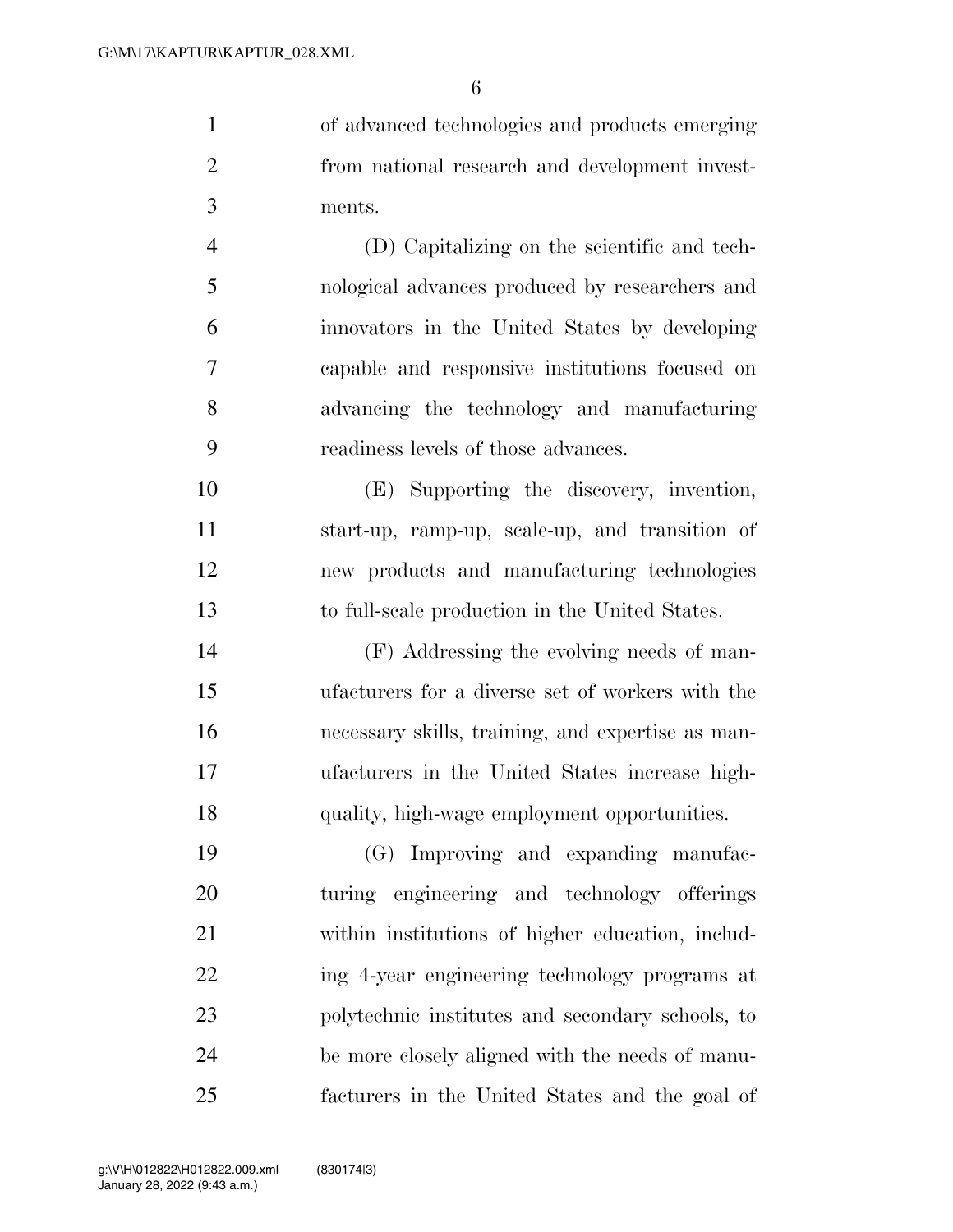strengthening the long-term competitiveness of such manufacturing.

 (H) Working collaboratively with Federal agencies, State and local governments, Tribal governments, regional authorities, institutions of higher education, economic development or- ganizations, and labor organizations that pri- marily represent workers in manufacturing to leverage their knowledge, resources, applied re- search, experimental development, and pro- grams to foster manufacturing in the United States so as to anticipate and prepare for emer- gencies and global, national, and regional sup- ply chain disruptions, including disruptions brought on and exacerbated by changing envi-ronmental and other circumstances.

 (I) Recognizing that, as changing cir- cumstances require the periodic revision and adaptation of this section, Congress is respon-sible for—

 (i) identifying and interpreting the changes in those circumstances as they occur; and

 (ii) affecting subsequent changes to this section, as appropriate.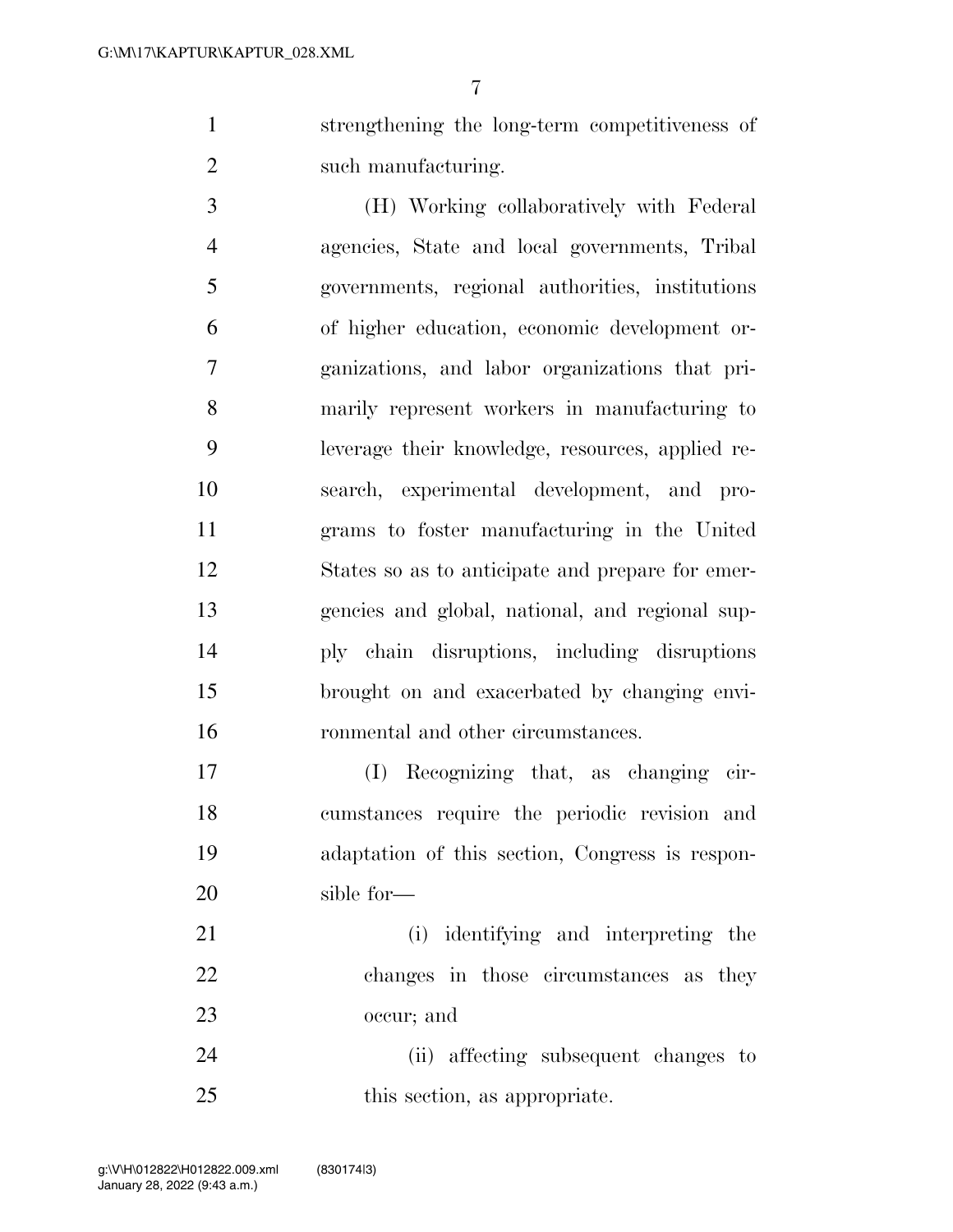| $\mathbf{1}$   | (J) Reforming rules, regulations, and pol-           |
|----------------|------------------------------------------------------|
| $\overline{2}$ | icy, which negatively impact domestic manufac-       |
| 3              | turing.                                              |
| $\overline{4}$ | (3) PROCEDURES.—It is the sense of Congress          |
| 5              | that, in order to expedite and facilitate the imple- |
| 6              | mentation of the national policy described in para-  |
| 7              | graph $(2)$ —                                        |
| 8              | (A) Federal procurement policy should—               |
| 9              | (i) prioritize and encourage domestic                |
| 10             | manufacturing and robust domestic supply             |
| 11             | chains;                                              |
| 12             | (ii) support means of expanding do-                  |
| 13             | mestic manufacturing job creation;                   |
| 14             | (iii) enhance manufacturing workforce                |
| 15             | preparedness;                                        |
| 16             | (iv) prioritize the development of                   |
| 17             | means to support diversity and inclusion             |
| 18             | throughout the manufacturing and indus-              |
| 19             | trial sector;                                        |
| 20             | (v) promote the consideration of, and                |
| 21             | support to, minority-owned and women-                |
| 22             | owned manufacturing contractors of the               |
| 23             | Federal Government; and                              |
| 24             | (vi) support the ingenuity and entre-                |
| 25             | preneurship of the United States by pro-             |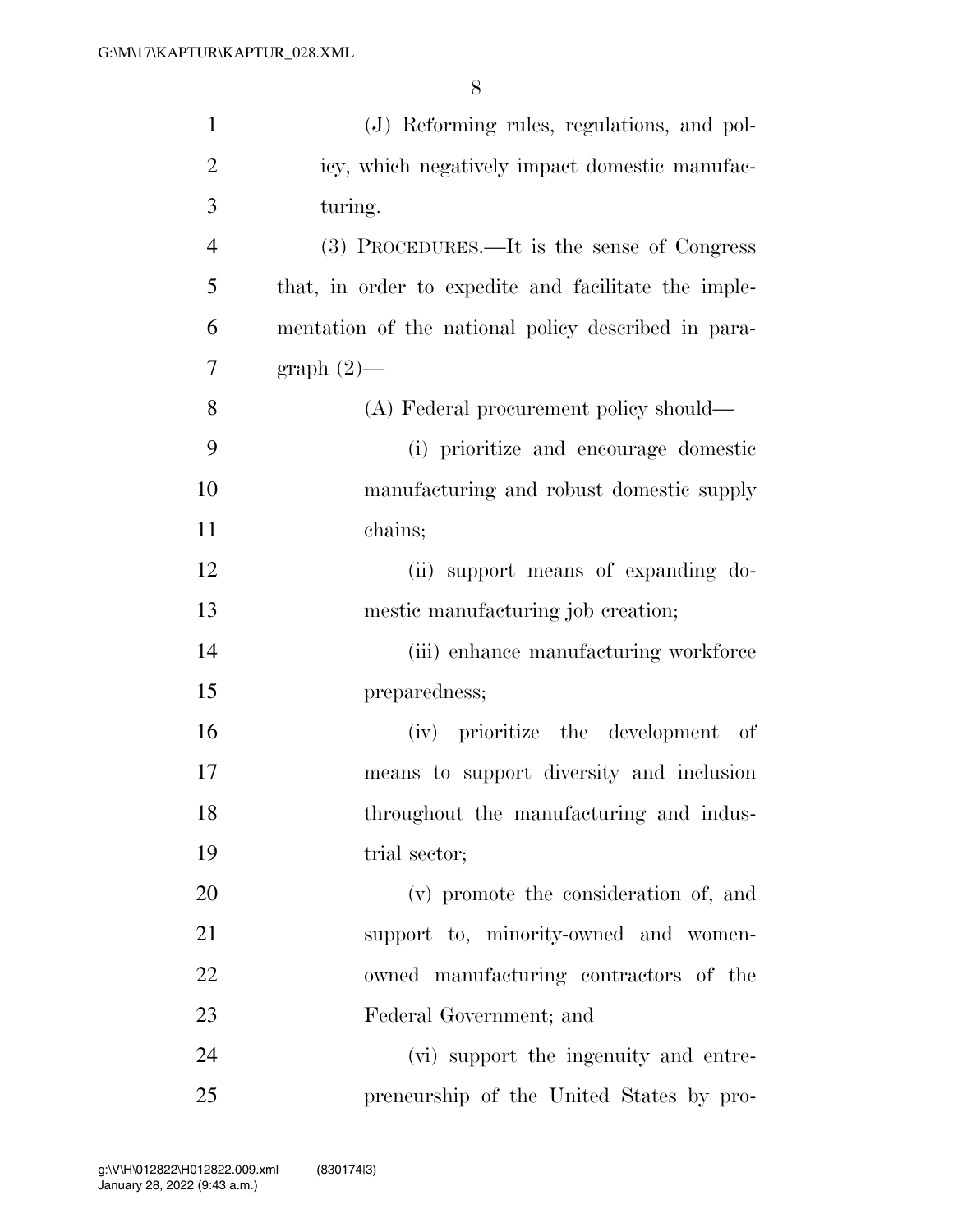| $\mathbf{1}$     | viding enhanced attention to manufac-           |
|------------------|-------------------------------------------------|
| $\overline{2}$   | turing startups and small businesses in the     |
| 3                | United States;                                  |
| $\overline{4}$   | (B) Federal trade and monetary policies         |
| 5                | should—                                         |
| 6                | (i) ensure that global competition in           |
| $\boldsymbol{7}$ | manufacturing is free, open, and fair;          |
| 8                | (ii) prioritize policies and investments        |
| 9                | that support domestic manufacturing             |
| 10               | growth and innovation; and                      |
| 11               | (iii) not be utilized to offshore poor          |
| 12               | manufacturing working conditions or de-         |
| 13               | structive manufacturing environmental           |
| 14               | practices;                                      |
| 15               | (C) Federal policies and practices should       |
| 16               | reasonably prioritize competitiveness for manu- |
| 17               | facturing and industrial innovation efforts in  |
| 18               | the United States, but should not sacrifice the |
| 19               | quality of employment opportunities, including  |
| 20               | the health and safety of workers, pay, and ben- |
| 21               | efits;                                          |
| 22               | (D) Federal manufacturing and industrial        |
| 23               | innovation policies, practices, and priorities  |
| 24               | should reasonably improve environmental sus-    |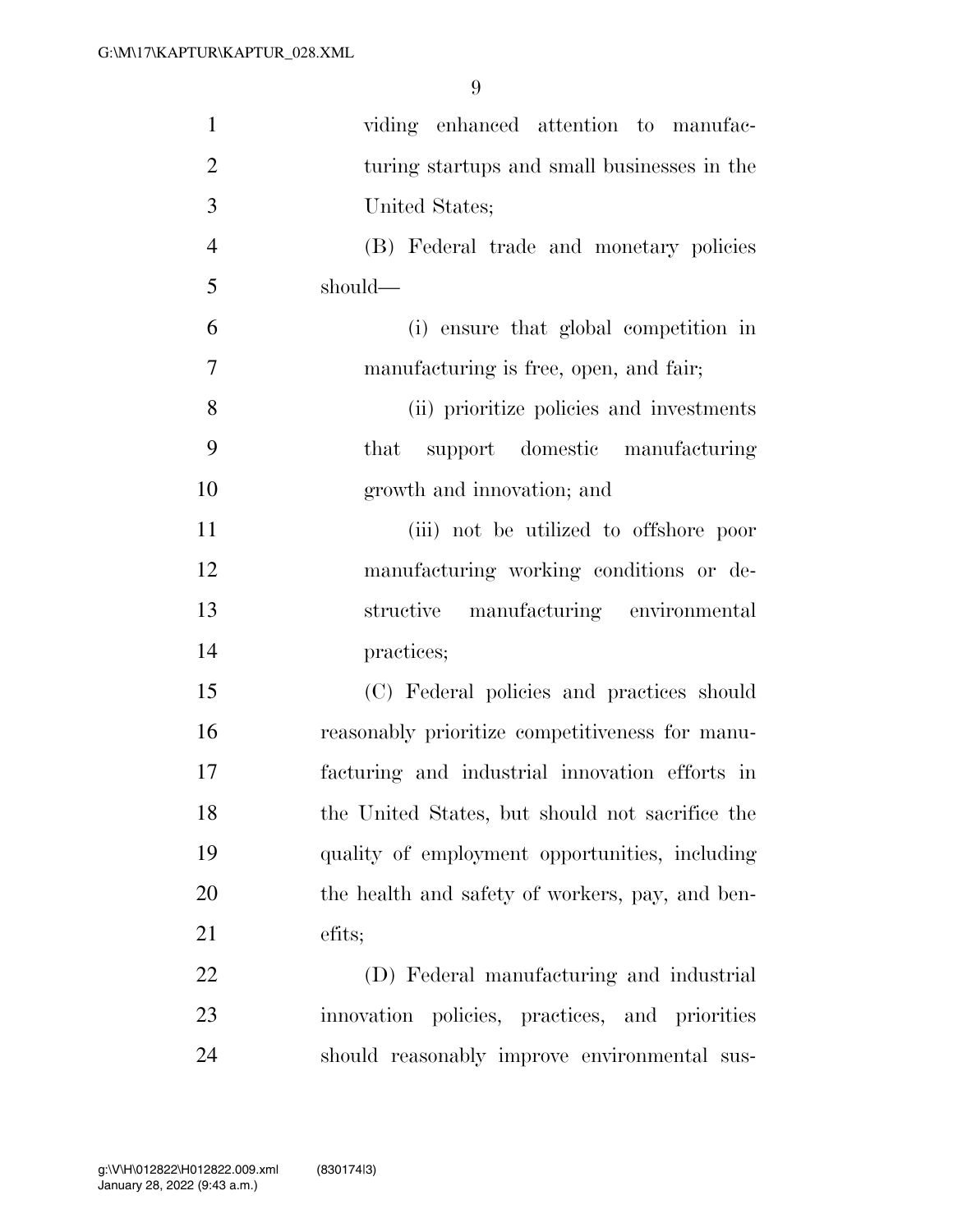tainability within the manufacturing industry, while minimizing economic impact;

 (E) Federal patent policies should be de- veloped, based on uniform principles, which have as their objective to preserve incentives for industrial technological innovation and the ap- plication of procedures that will continue to as- sure the full use of beneficial technology to serve the public;

 (F) Federal efforts should promote and support a strong system of intellectual property rights to include trade secrets, through both protection of intellectual property rights and enforcement against intellectual property theft, and broad engagement to limit foreign efforts to illegally or inappropriately utilize com-promised intellectual property;

 (G) closer relationships should be encour- aged among practitioners of scientific and tech- nological research and development and those who apply those foundations to domestic com-mercial manufacturing;

 (H) the full use of the contributions of manufacturing and industrial innovation to sup-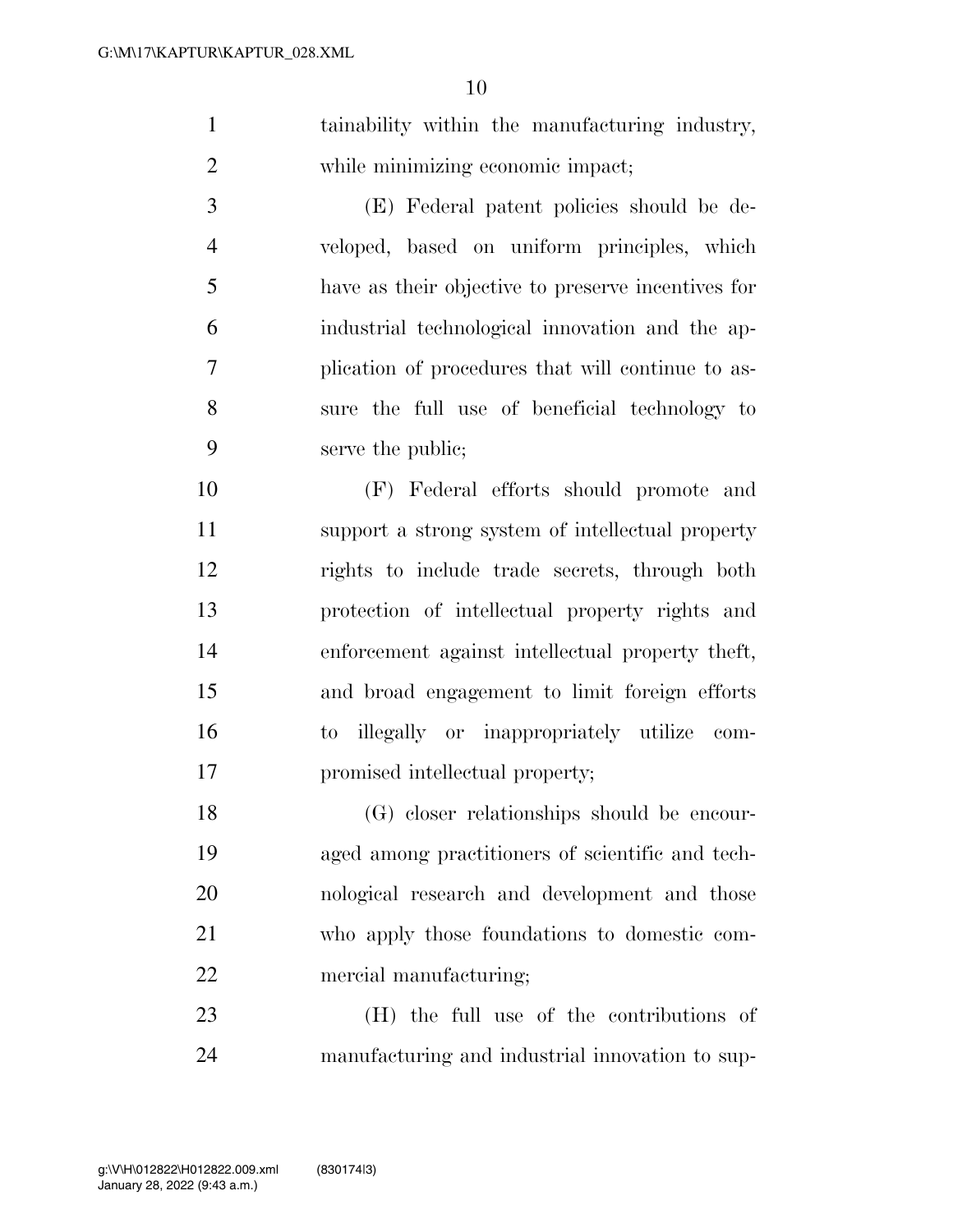| $\mathbf{1}$   | port State and local government goals should be     |
|----------------|-----------------------------------------------------|
| $\overline{2}$ | encouraged;                                         |
| 3              | (I) formal recognition should be accorded           |
| $\overline{4}$ | to those persons, the manufacturing and indus-      |
| 5              | trial innovation achievements of which contrib-     |
| 6              | uted significantly to the national welfare; and     |
| 7              | (J) departments, agencies, and instrumen-           |
| 8              | talities of the Federal Government should es-       |
| 9              | tablish procedures to ensure among them the         |
| 10             | systematic interchange of data, efforts, and        |
| 11             | findings developed under their programs.            |
| 12             | (K) policies, rules, and regulations that           |
| 13             | negatively impact domestic manufacturing            |
| 14             | should be reformed.                                 |
| 15             | (4) IMPLEMENTATION.—To implement the na-            |
| 16             | tional policy described in paragraph (2), it is the |
| 17             | sense of Congress—                                  |
| 18             | $(A)$ that—                                         |
| 19             | (i) the Federal Government should                   |
| 20             | maintain integrated policy planning ele-            |
| 21             | ments in the executive branch that assist           |
| 22             | agencies in such branch in—                         |
| 23             | (I) identifying problems and ob-                    |
| 24             | jectives that could be addressed or en-             |
| 25             | hanced by public policy;                            |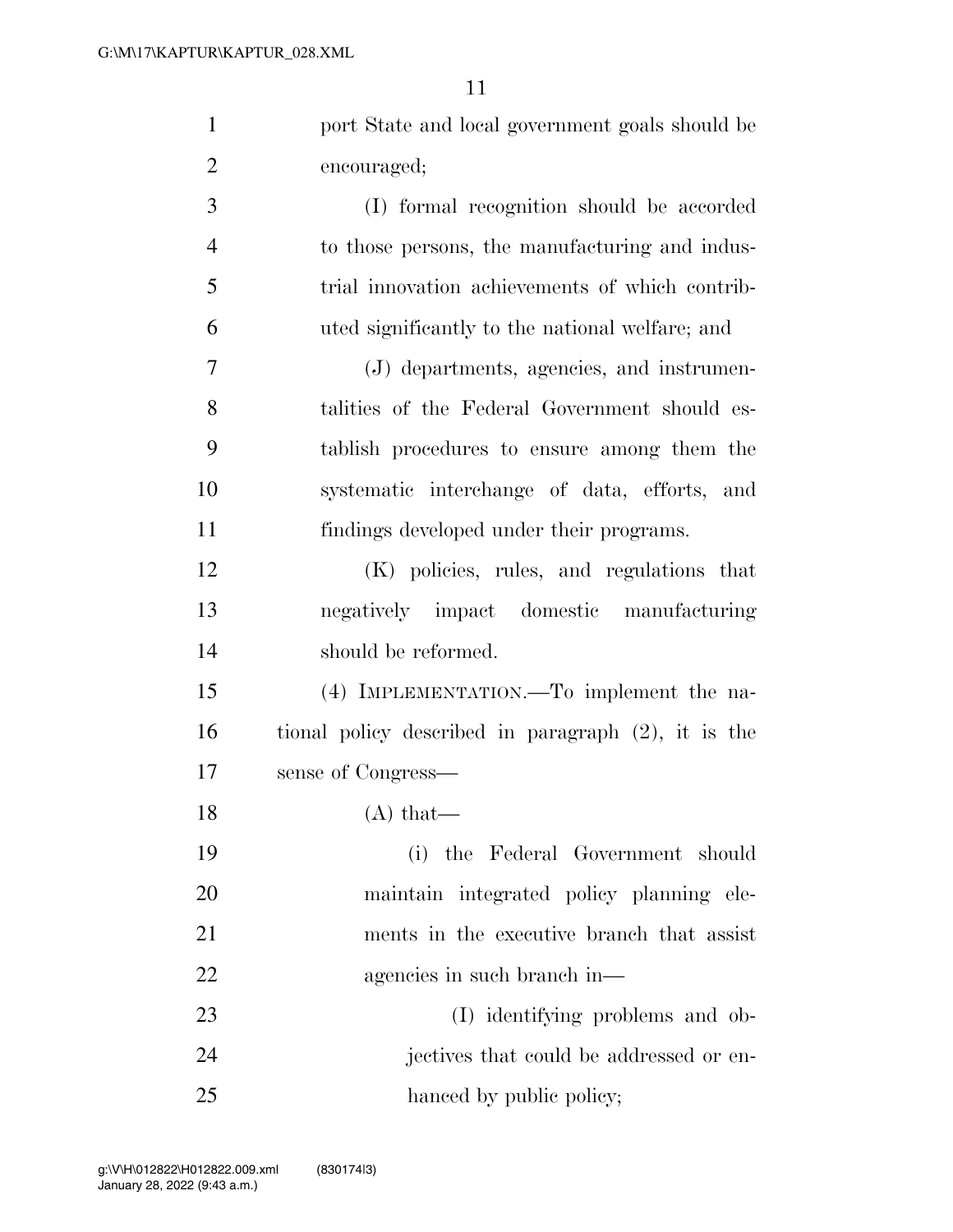| $\mathbf{1}$   | (II) mobilizing industrial and in-                        |
|----------------|-----------------------------------------------------------|
| $\overline{2}$ | novative manufacturing resources for                      |
| 3              | national security and emergency re-                       |
| $\overline{4}$ | sponse purposes;                                          |
| 5              | (III) securing appropriate fund-                          |
| 6              | ing for programs so identified by the                     |
| 7              | President or the Chief Manufacturing                      |
| 8              | Officer;                                                  |
| 9              | (IV) anticipating future concerns                         |
| 10             | which industrial and innovative<br>$\mathop{\mathrm{to}}$ |
| 11             | manufacturing can contribute and de-                      |
| 12             | vise industrial strategies for such pur-                  |
| 13             | poses;                                                    |
| 14             | (V) reviewing systematically the                          |
| 15             | manufacturing and industrial innova-                      |
| 16             | tion policy and programs of the Fed-                      |
| 17             | eral Government and recommending                          |
| 18             | legislative amendments to those poli-                     |
| 19             | cies and programs when needed; and                        |
| 20             | (VI) reforming policies, rules,                           |
| 21             | and regulations that harm domestic                        |
| 22             | manufacturing and inhibit domestic                        |
| 23             | manufacturing from competing with                         |
| 24             | global competitors; and                                   |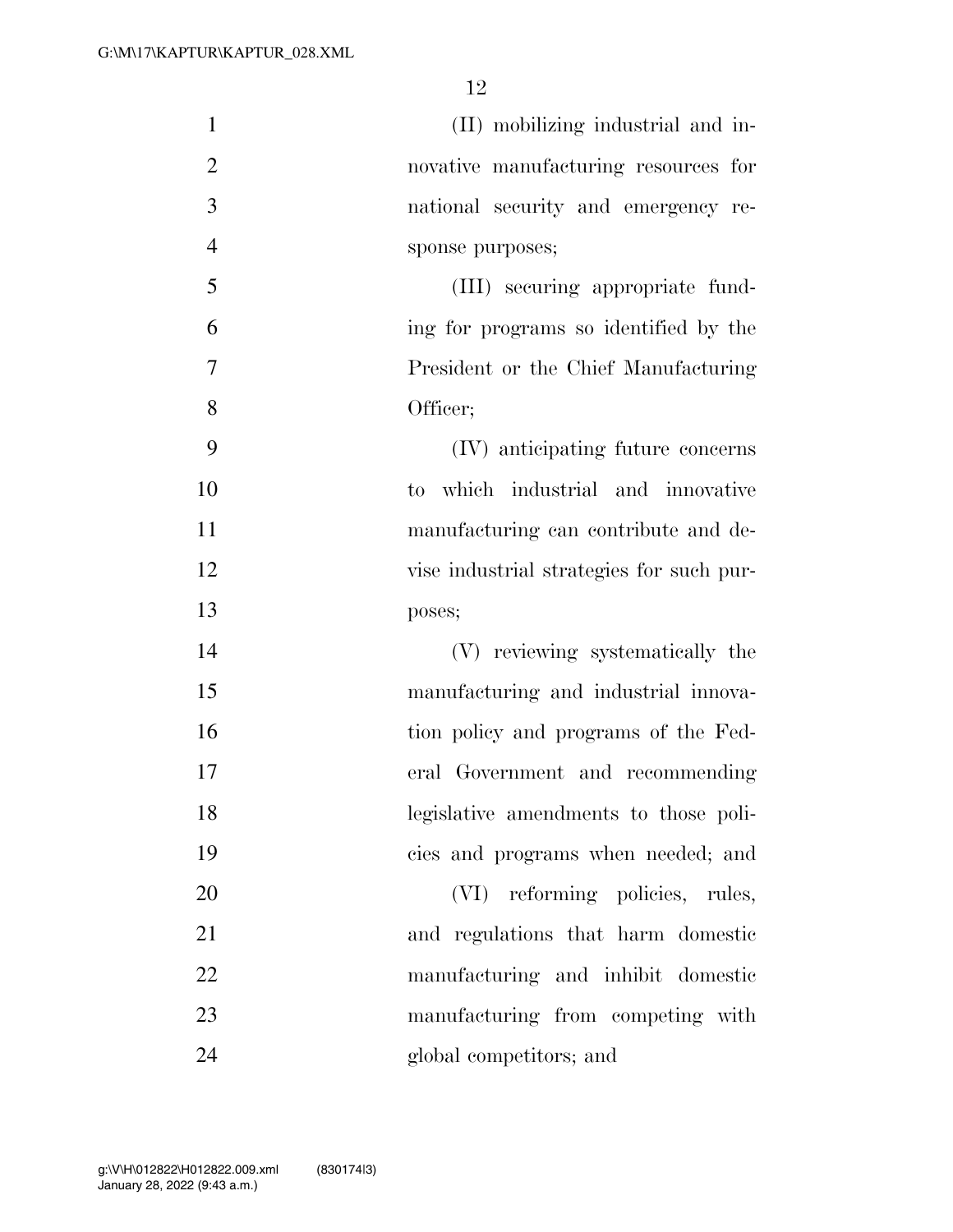| $\mathbf{1}$   | (ii) the elements described in clause         |
|----------------|-----------------------------------------------|
| $\overline{2}$ | (i) should include a data collection, anal-   |
| 3              | ysis, and advisory mechanism within the       |
| $\overline{4}$ | Executive Office of the President to pro-     |
| 5              | vide the President with independent, expert   |
| 6              | judgment and assessments of the complex       |
| 7              | manufacturing and industrial features in-     |
| 8              | volved; and                                   |
| 9              | (B) that it is the responsibility of the Fed- |
| 10             | eral Government to-                           |
| 11             | (i) promote prompt, effective, reliable,      |
| 12             | and systematic dissemination of manufac-      |
| 13             | turing and industrial information—            |
| 14             | (I) by such methods as may be                 |
| 15             | appropriate; and                              |
| 16             | (II) through efforts conducted by             |
| 17             | nongovernmental organizations, in-            |
| 18             | cluding industrial groups, technical          |
| 19             | societies, and educational entities;          |
| 20             | (ii) coordinate and develop a manufac-        |
| 21             | turing industrial strategy and facilitate the |
| 22             | close coupling of this manufacturing strat-   |
| 23             | egy with commercial manufacturing appli-      |
| 24             | cation; and                                   |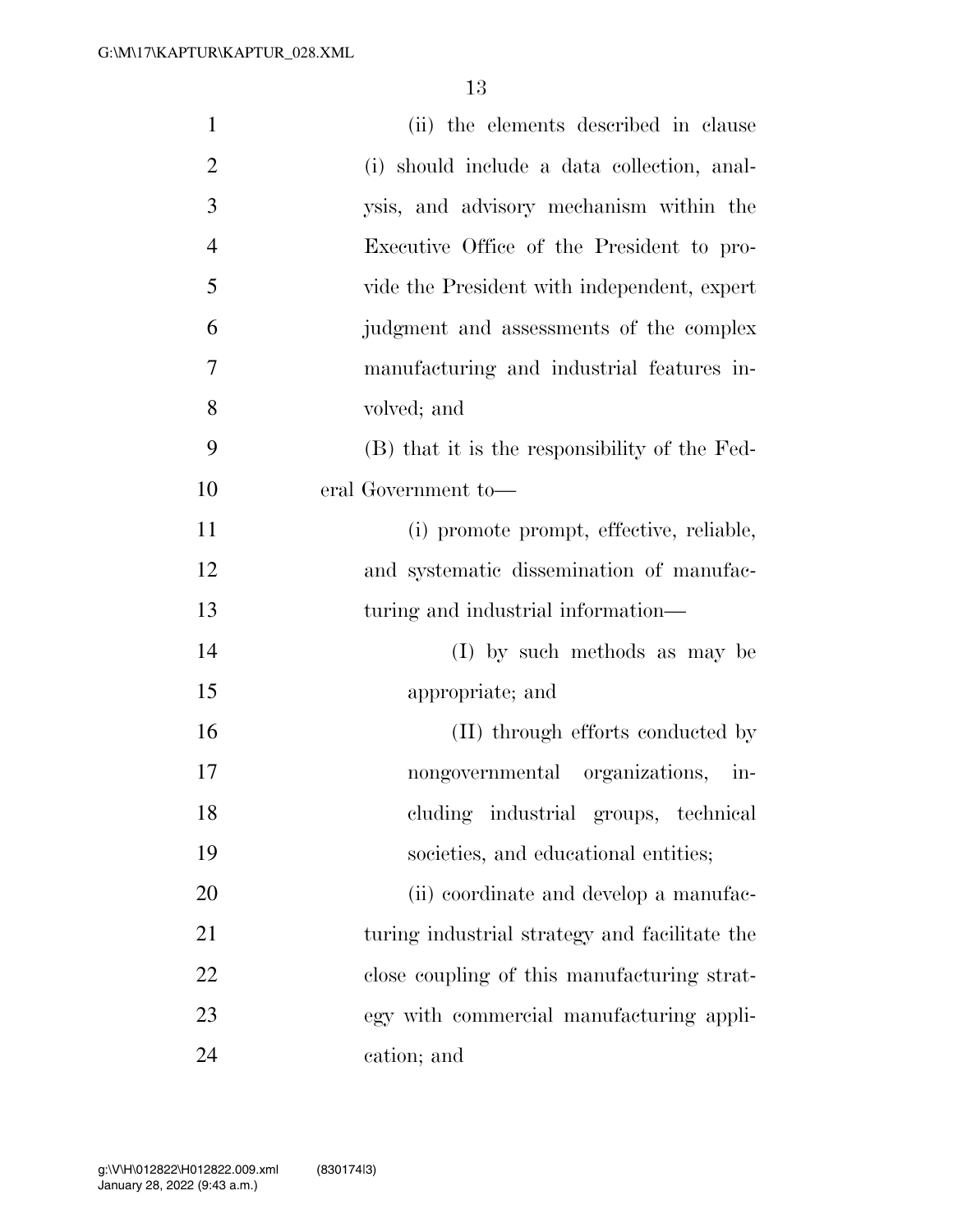| $\mathbf{1}$   | (iii) enhance domestic development                |
|----------------|---------------------------------------------------|
| $\overline{2}$ | and utilization of such industrial informa-       |
| 3              | tion by prioritization of efforts with manu-      |
| $\overline{4}$ | facturers, the production of which takes          |
| 5              | place in the United States.                       |
| 6              | (c) ESTABLISHMENT.—                               |
| 7              | (1) IN GENERAL.—The President shall appoint,      |
| 8              | by and with the advice and consent of the Senate, |
| 9              | a Chief Manufacturing Officer to serve within the |
| 10             | Executive Office of the President.                |
| 11             | $(2)$ OFFICE.—                                    |
| 12             | $(A)$ In GENERAL.—There is established in         |
| 13             | the Executive Office of the President an Office   |
| 14             | of Manufacturing and Industrial Innovation        |
| 15             | Policy (referred to in this section as the "Of-   |
| 16             | $fice$ ").                                        |
| 17             | (B) CMO.—The Chief Manufacturing Offi-            |
| 18             | cer shall—                                        |
| 19             | (i) head the Office; and                          |
| 20             | (ii) serve as a source of manufac-                |
| 21             | turing and industrial innovation analysis         |
| 22             | and judgment for the President and the            |
| 23             | Director of the National Economic Council         |
| 24             | with respect to the major policies, plans,        |
| 25             | and programs of the Federal Government            |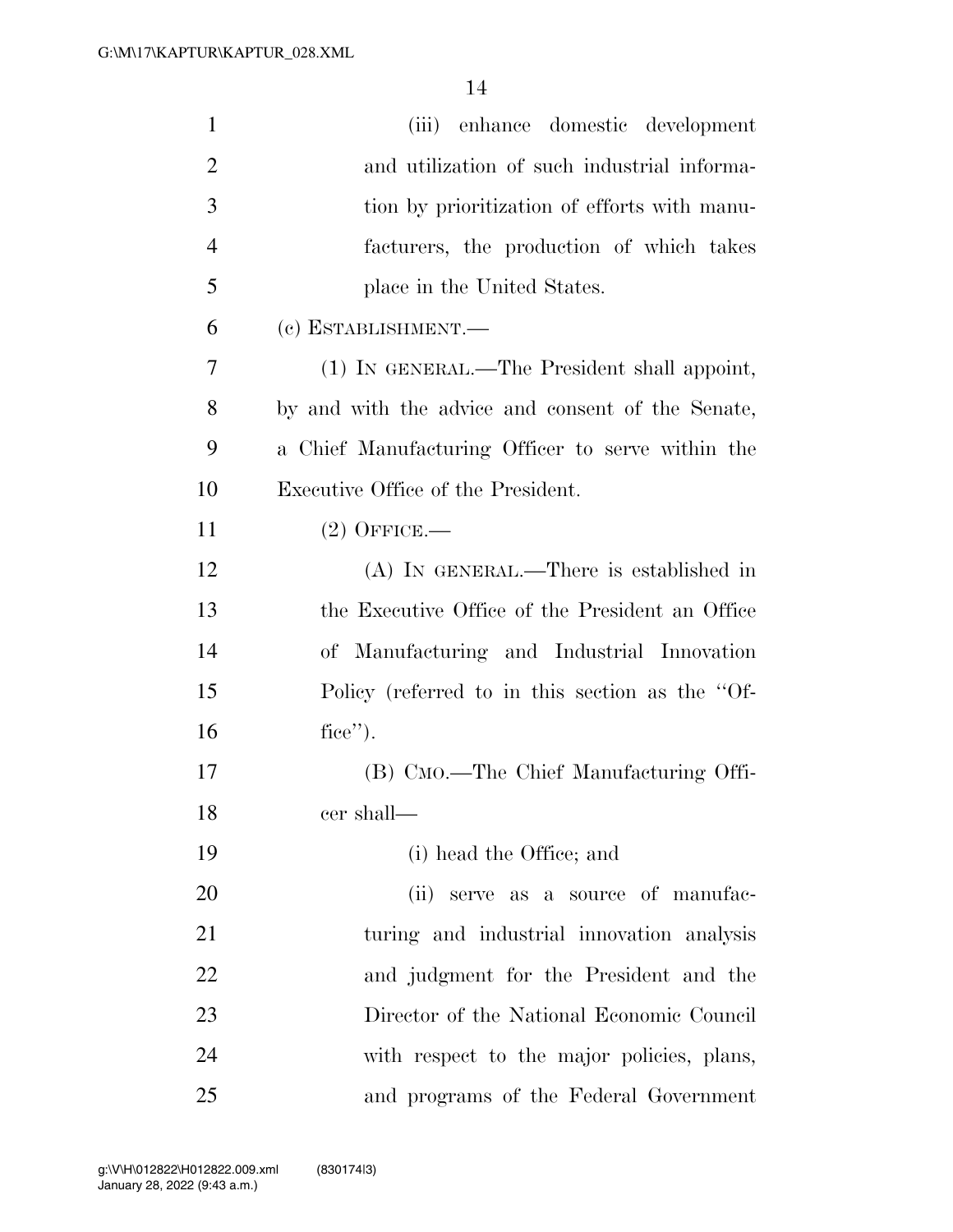| $\mathbf{1}$   | relating to manufacturing and industrial     |
|----------------|----------------------------------------------|
| $\overline{2}$ | innovation.                                  |
| 3              | (d) CHIEF MANUFACTURING OFFICER; ASSOCIATE   |
| $\overline{4}$ | MANUFACTURING OFFICERS.-                     |
| 5              | (1) CHIEF MANUFACTURING OFFICER.—            |
| 6              | (A) FUNCTIONS.—                              |
| 7              | (i) PRIMARY FUNCTION.—To the ex-             |
| 8              | tent consistent with law, the Chief Manu-    |
| 9              | facturing Officer shall report to the Presi- |
| 10             | dent, and such agencies within the Execu-    |
| 11             | tive Office of the President and the Direc-  |
| 12             | tor of the National Economic Council, as     |
| 13             | may be appropriate, on issues regarding      |
| 14             | and impacting manufacturing and indus-       |
| 15             | trial innovation efforts of the Federal Gov- |
| 16             | ernment, or of the private sector, that re-  |
| 17             | quire attention at the highest levels of the |
| 18             | Federal Government.                          |
| 19             | (ii) OTHER FUNCTIONS.—The Chief              |
| 20             | Manufacturing Officer shall—                 |
| 21             | (I) advise the President on man-             |
| 22             | ufacturing and industrial innovation         |
| 23             | considerations relating to areas of na-      |
| 24             | tional concern, including—                   |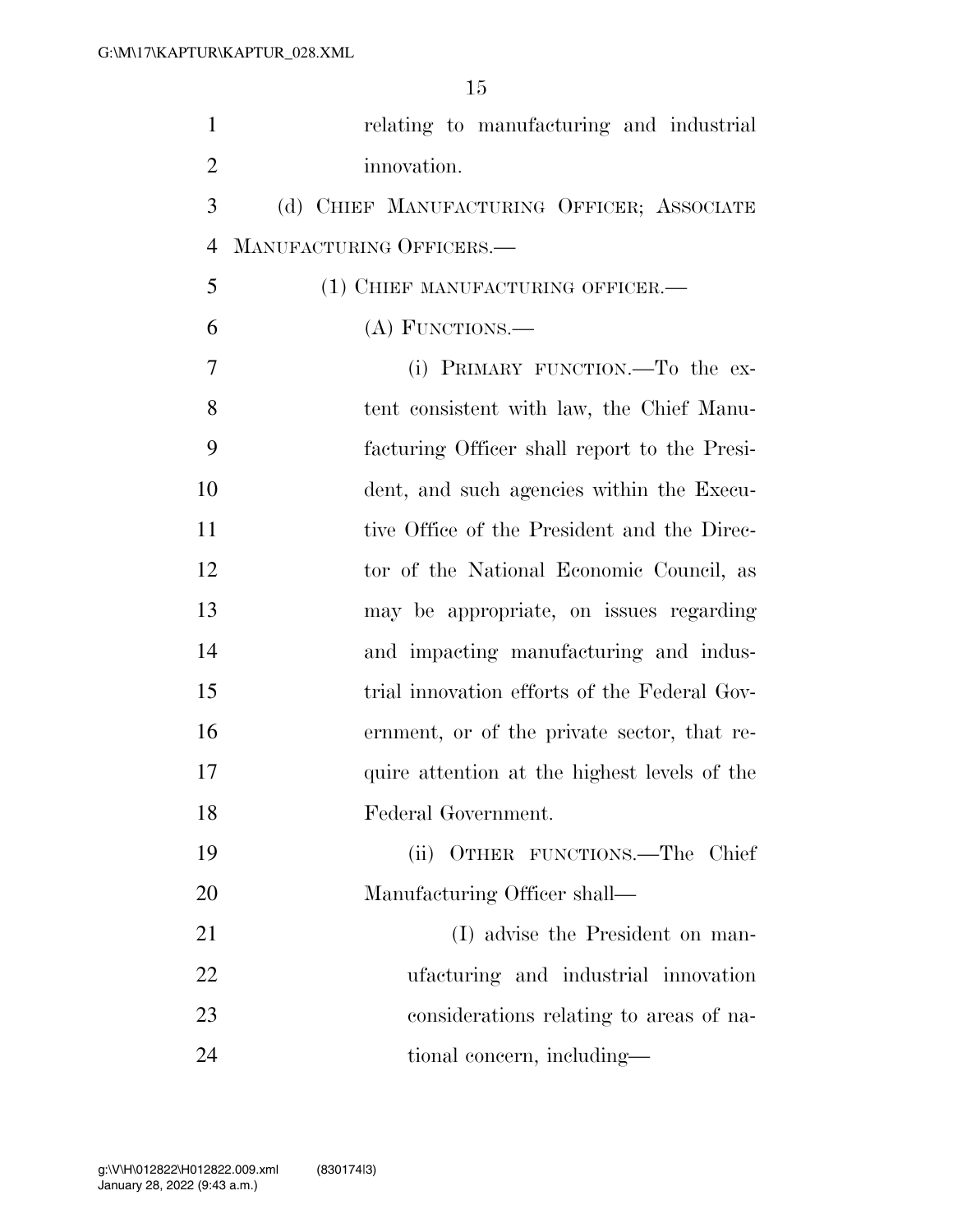| $\mathbf{1}$   | (aa) the economy of the                  |
|----------------|------------------------------------------|
| $\overline{2}$ | United States;                           |
| 3              | (bb) national security;                  |
| $\overline{4}$ | (cc) public health;                      |
| 5              | (dd) the workforce of the                |
| 6              | United States;                           |
| $\tau$         | (ee) education;                          |
| 8              | (ff) foreign relations (includ-          |
| 9              | ing trade and supply chain               |
| 10             | issues);                                 |
| 11             | (gg) the environment; and                |
| 12             | (hh) technological innovation            |
| 13             | in the United States;                    |
| 14             | (II) convene stakeholders, includ-       |
| 15             | ing key industry stakeholders, aca-      |
| 16             | demic stakeholders, defense stake-       |
| 17             | holders, governmental stakeholders,      |
| 18             | and stakeholders from nonprofit orga-    |
| 19             | nizations and labor organizations that   |
| 20             | primarily represent workers in manu-     |
| 21             | facturing, to develop the national stra- |
| 22             | tegic plan required under subsection     |
| 23             | (f);                                     |
| 24             | (III) evaluate the scale, quality,       |
| 25             | and effectiveness of the effort of the   |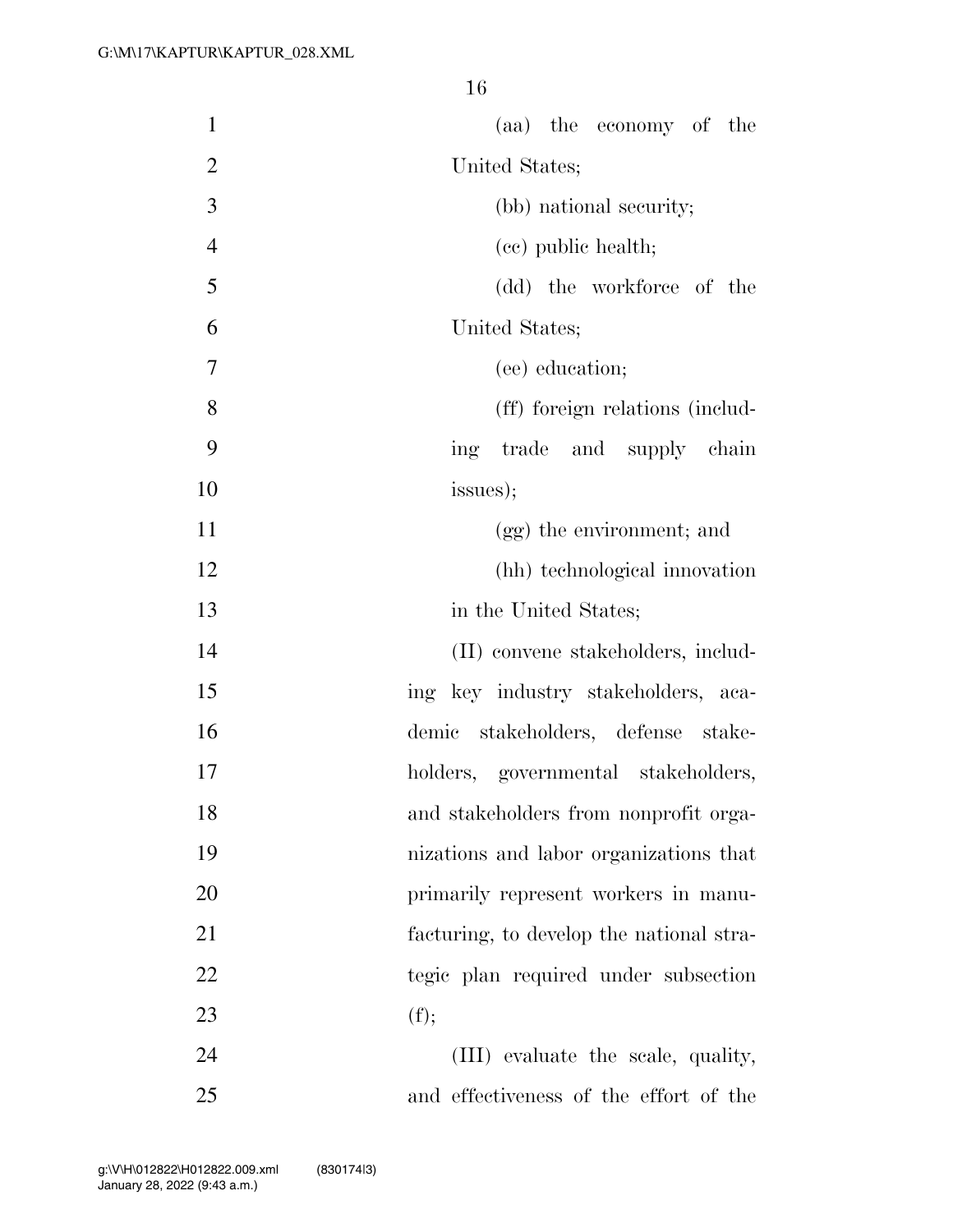Federal Government to support manu- facturing and industrial innovation by the Federal Government or by the pri- vate sector, and advise on appropriate actions; (IV) to the extent consistent with

 law, report to the President, the Di- rector of the National Economic Council, the Director of the Office of Management Budget, and such agen- cies within the Executive Office of the President as may be appropriate, ad- vise the President on the budgets, reg- ulations, and regulatory reforms of agencies of the executive branch of the Federal Government with respect to issues concerning manufacturing 18 and industrial innovation;

 (V) to the extent consistent with law, assist the President and the Di-21 rector of the National Economic Council in providing general leader- ship and coordination of activities and policies of the Federal Government re-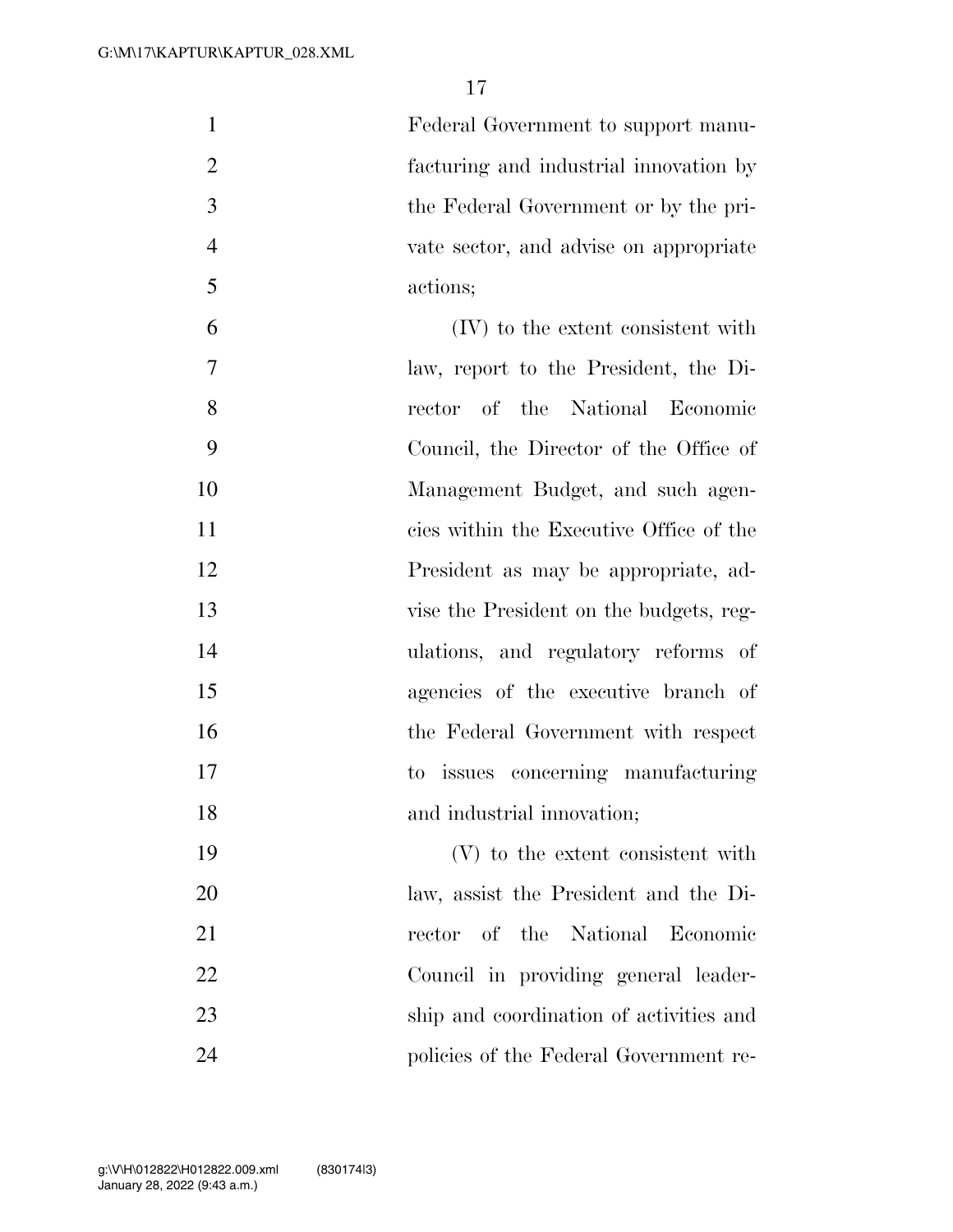| $\mathbf{1}$   | lating to and impacting manufac-              |
|----------------|-----------------------------------------------|
| $\overline{2}$ | turing and industrial innovation; and         |
| 3              | (VI) perform such other func-                 |
| $\overline{4}$ | tions, duties, and activities as the          |
| 5              | President and the Director of the Na-         |
| 6              | tional Economic Council may assign.           |
| $\overline{7}$ | (B) AUTHORITIES.—In carrying out the          |
| 8              | duties and functions under this section, the  |
| 9              | Chief Manufacturing Officer may-              |
| 10             | (i) appoint such officers and employ-         |
| 11             | ees as may be determined necessary to per-    |
| 12             | form the functions vested in the position     |
| 13             | and to prescribe the duties of such officers  |
| 14             | and employees;                                |
| 15             | (ii) obtain services as authorized            |
| 16             | under section 3109 of title 5, United         |
| 17             | States Code, at rates not to exceed the       |
| 18             | rate prescribed for grade GS-15 of the        |
| 19             | General Schedule under section 5332 of        |
| 20             | title 5, United States Code; and              |
| 21             | (iii) enter into contracts and other ar-      |
| 22             | rangements for studies, analysis, and other   |
| 23             | services with public agencies and with pri-   |
| 24             | vate persons, organizations, or institutions, |
| 25             | and make such payments as determined          |
|                |                                               |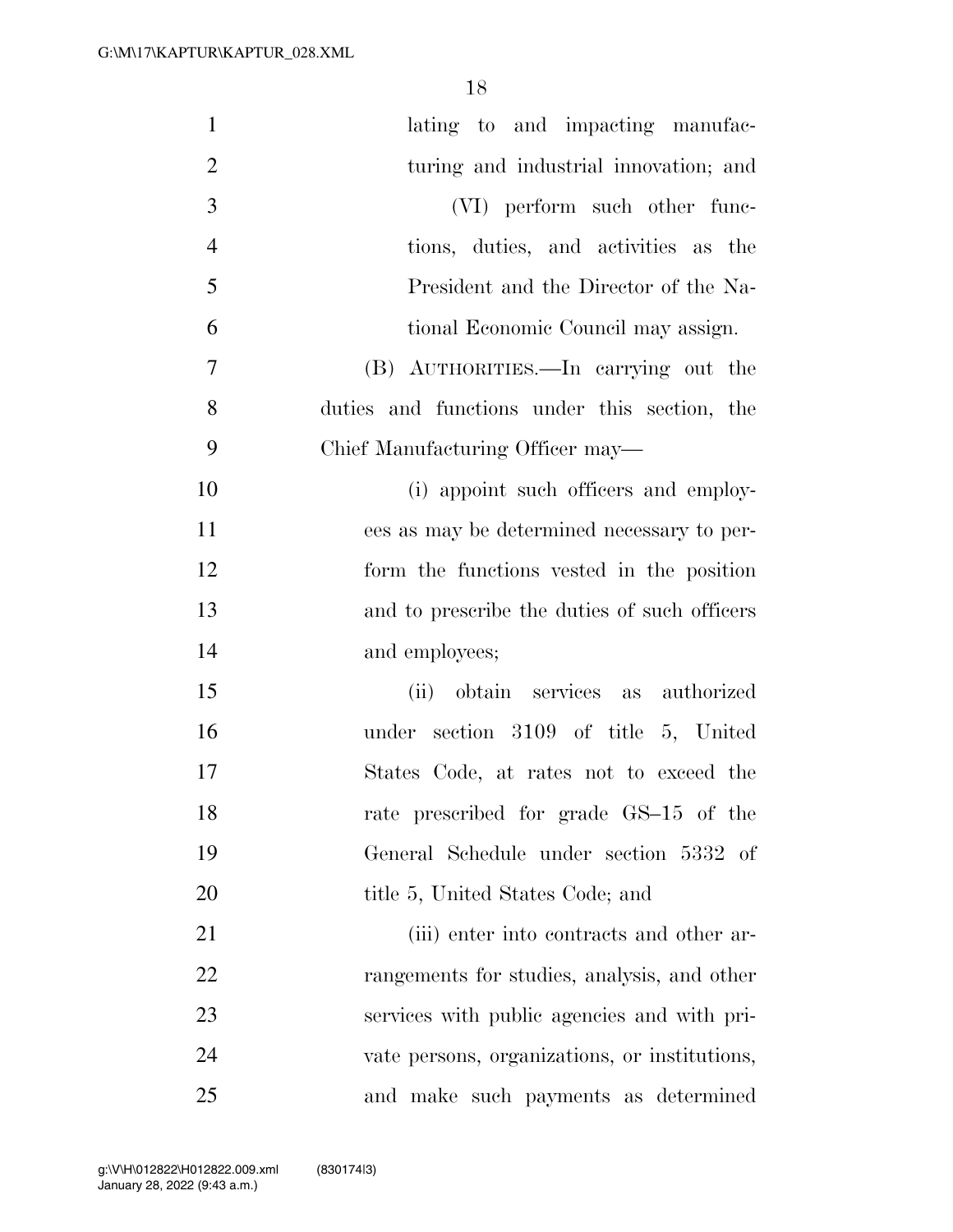| $\mathbf{1}$   | necessary to carry out the provisions of             |
|----------------|------------------------------------------------------|
| $\overline{2}$ | this section without legal consideration,            |
| 3              | without performance bonds, and without               |
| $\overline{4}$ | regard to section 6101 of title 41, United           |
| 5              | States Code.                                         |
| 6              | $(2)$ ASSOCIATE DIRECTORS.—                          |
| 7              | (A) IN GENERAL.—The Chief Manufac-                   |
| 8              | turing Officer may appoint not more than 5 As-       |
| 9              | sociate Directors, to be known as Associate          |
| 10             | Manufacturing Officers to carry out such func-       |
| 11             | tions as may be prescribed by the Chief Manu-        |
| 12             | facturing Officer.                                   |
| 13             | (B) COMPENSATION.—Each Associate                     |
| 14             | Manufacturing Officer shall be compensated at        |
| 15             | a rate not to exceed that provided for level III     |
| 16             | of the Executive Schedule under section 5314         |
| 17             | title 5, United States Code.                         |
| 18             | (e) POLICY PLANNING, ANALYSIS, AND ADVICE.           |
| 19             | (1) IN GENERAL.—In carrying out the provi-           |
| 20             | sions of this section, the Chief Manufacturing Offi- |
| 21             | cer shall—                                           |
| 22             | (A) monitor the status of technological de-          |
| 23             | velopments, critical production capacity, skill      |
| 24             | availability, investment patterns, emerging de-      |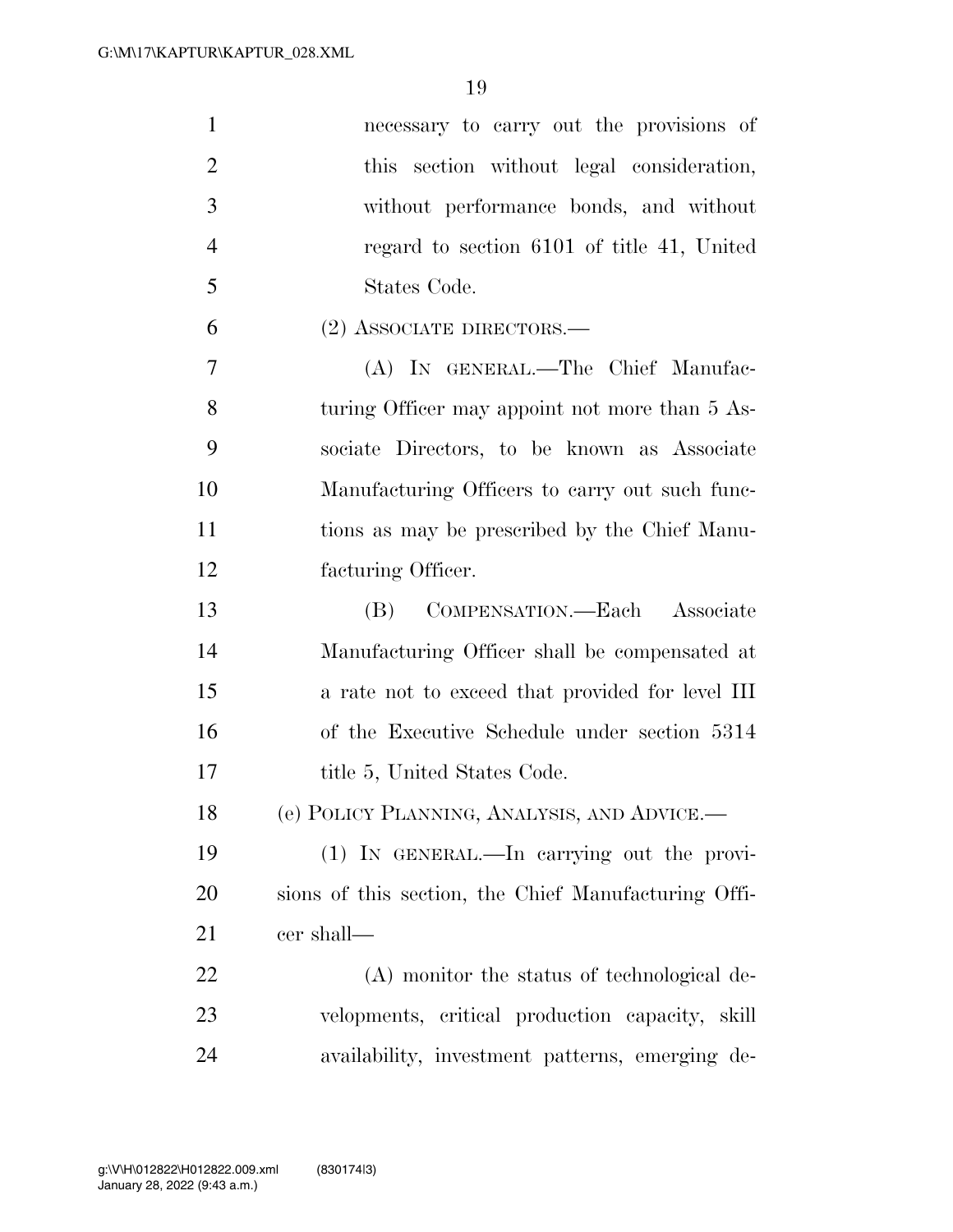| $\mathbf{1}$   | fense needs, and other key indicators of manu-     |
|----------------|----------------------------------------------------|
| $\overline{2}$ | facturing competitiveness to-                      |
| 3              | (i) provide foresight for periodic up-             |
| $\overline{4}$ | dates to the national strategic plan re-           |
| 5              | quired under subsection (f); and                   |
| 6              | (ii) guide investment decisions;                   |
| $\overline{7}$ | (B) convene interagency and public-private         |
| 8              | working groups to align Federal policies that      |
| 9              | drive implementation of the national strategic     |
| 10             | plan required under subsection (f);                |
| 11             | (C) initiate and support translation re-           |
| 12             | search in engineering and manufacturing by en-     |
| 13             | tering into contracts or making other arrange-     |
| 14             | ments (including grants, awards, cooperative       |
| 15             | agreements, loans, and other forms of assist-      |
| 16             | ance) to study that research and to assess the     |
| 17             | impact of that research on the economic well-      |
| 18             | being, climate and environmental impact, public    |
| 19             | health, and national security of the United        |
| 20             | States;                                            |
| 21             | (D) report to the President and the Direc-         |
| 22             | tor of the National Economic Council on the ex-    |
| 23             | tent to which the various programs, policies,      |
| 24             | and activities of the Federal Government are       |
| 25             | likely to affect the achievement of priority goals |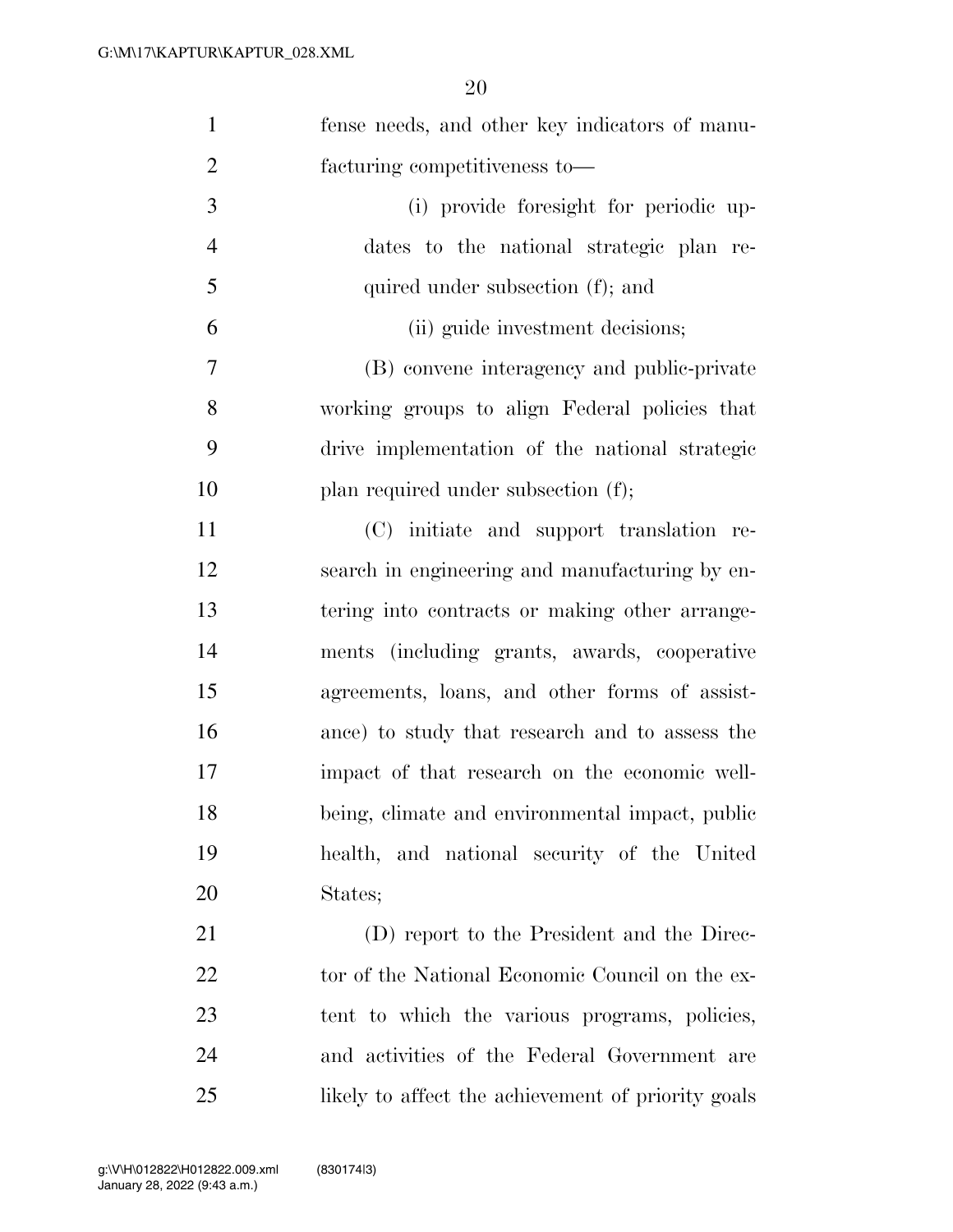of the United States described in subsection 2 (b)(1);

 (E) annually survey the nature and needs of the policies relating to national manufac- turing and industrial innovation and make rec- ommendations to the President and the Direc- tor of the National Economic Council, for re- view and submission to Congress, for the timely and appropriate revision of the manufacturing and industrial innovation policies of the Federal Government, including the reform of policies, rules, and regulations that harm domestic man- ufacturing and inhibit the ability for domestic manufacturing to compete with global competi-tors;

 (F) perform such other duties and func- tions and make and furnish such studies and reports thereon, and recommendations with re- spect to matters of policy and legislation as the President and the Director of the National Eco-nomic Council may request; and

 (G) coordinate, as appropriate, Federal permitting with respect to manufacturing and industrial innovation.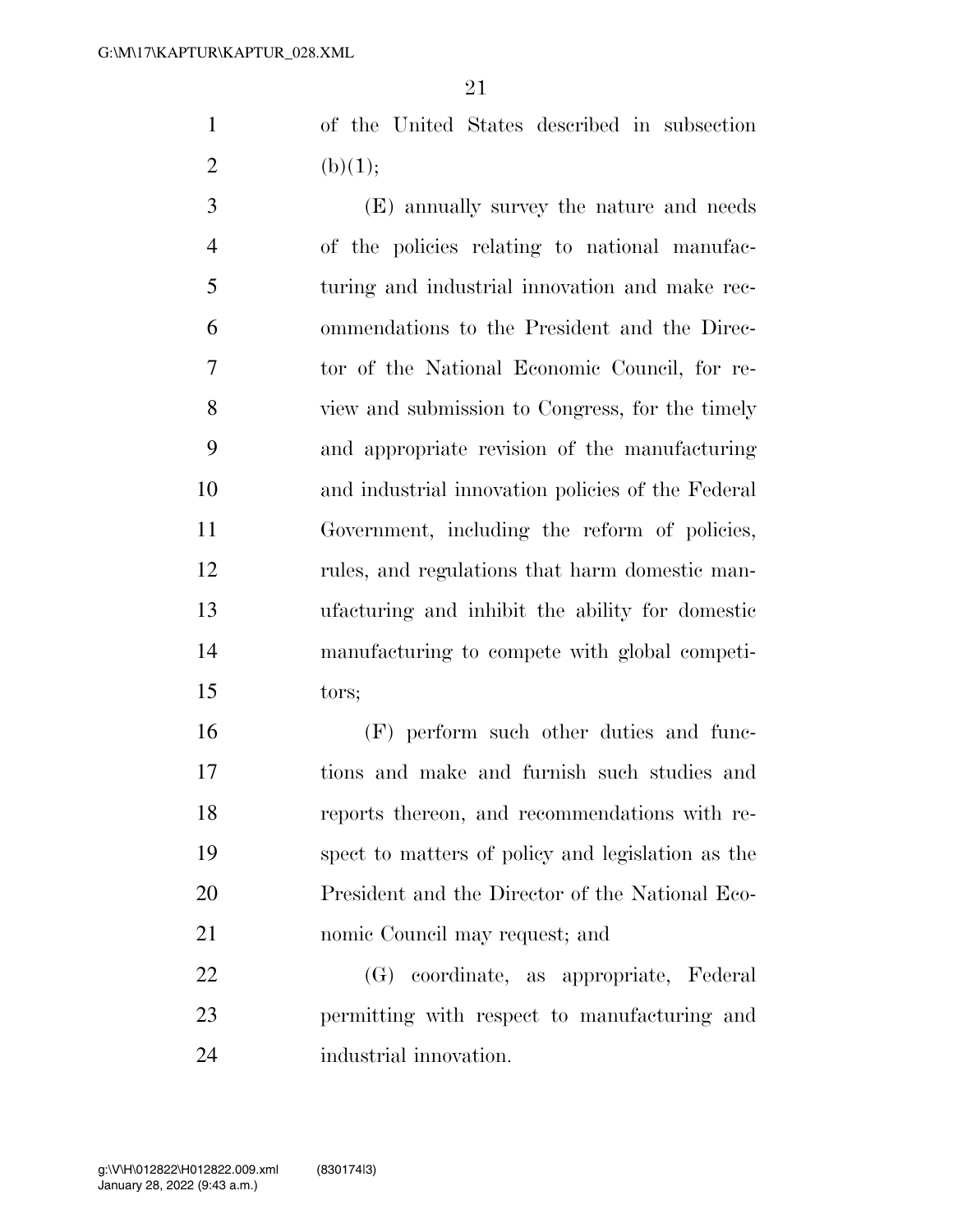| $\mathbf{1}$   | (2)<br>INTERGOVERNMENTAL MANUFACTURING            |
|----------------|---------------------------------------------------|
| $\overline{2}$ | AND INDUSTRIAL INNOVATION PANEL.-                 |
| 3              | (A) ESTABLISHMENT.—The Chief Manu-                |
| $\overline{4}$ | facturing Officer shall establish an Intergovern- |
| 5              | mental Manufacturing and Industrial Innova-       |
| 6              | tion Panel (referred to in this section as the    |
| 7              | "Panel") within the Office, the purpose of        |
| 8              | which shall be to—                                |
| 9              | identify instances in which the<br>(i)            |
| 10             | policies of the Federal Government—               |
| 11             | (I) with respect to manufacturing                 |
| 12             | and industrial innovation can help ad-            |
| 13             | dress problems at the State and local             |
| 14             | levels; and                                       |
| 15             | (II) unnecessarily impede manu-                   |
| 16             | facturing and industrial innovation;              |
| 17             | (ii)<br>make recommendations for ad-              |
| 18             | dressing the problems described in clause         |
| 19             | $(i)$ ; and                                       |
| 20             | (iii) advise and assist the Chief Manu-           |
| 21             | facturing Officer in identifying and fos-         |
| 22             | tering policies to facilitate the application     |
| 23             | to and incorporation of federally funded re-      |
| 24             | and development into manufac-<br>search           |
| 25             | turing and industrial innovation in<br>the        |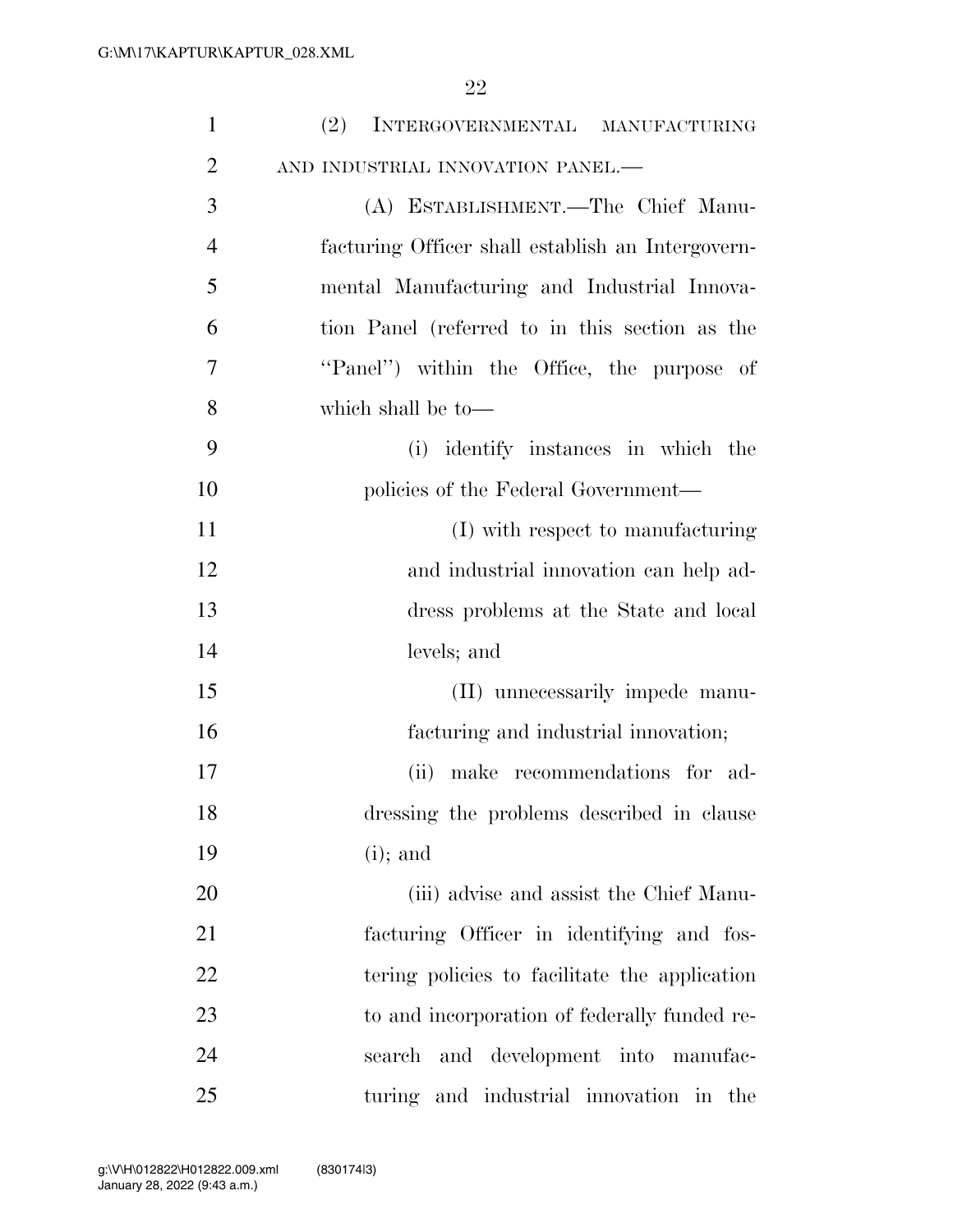| $\mathbf{1}$   | United States, so as to maximize the appli-     |
|----------------|-------------------------------------------------|
| $\overline{2}$ | cation of such research.                        |
| 3              | (B) COMPOSITION.—The Panel shall be             |
| $\overline{4}$ | composed of-                                    |
| 5              | (i) the Chief Manufacturing Officer,            |
| 6              | or a representative of the Chief Manufac-       |
| 7              | turing Officer;                                 |
| 8              | (ii) not fewer than 10 members rep-             |
| 9              | resenting the interests of the States, ap-      |
| 10             | pointed by the Chief Manufacturing Officer      |
| 11             | after consultation with State officials;        |
| 12             | (iii) the Director of the National In-          |
| 13             | stitute of Standards and Technology;            |
| 14             | (iv) the Deputy Assistant Secretary of          |
| 15             | Defense for Manufacturing and Industrial        |
| 16             | Base Policy;                                    |
| 17             | (v) the Assistant Secretary of Labor            |
| 18             | for Employment and Training;                    |
| 19             | (vi) the Administrator of the Small             |
| 20             | Business Administration; and                    |
| 21             | (vii) the Assistant Secretary of En-            |
| 22             | ergy for Energy Efficiency and Renewable        |
| 23             | Energy.                                         |
| 24             | (C) CHAIR.—The Chief Manufacturing Of-          |
| 25             | ficer, or the representative of the Chief Manu- |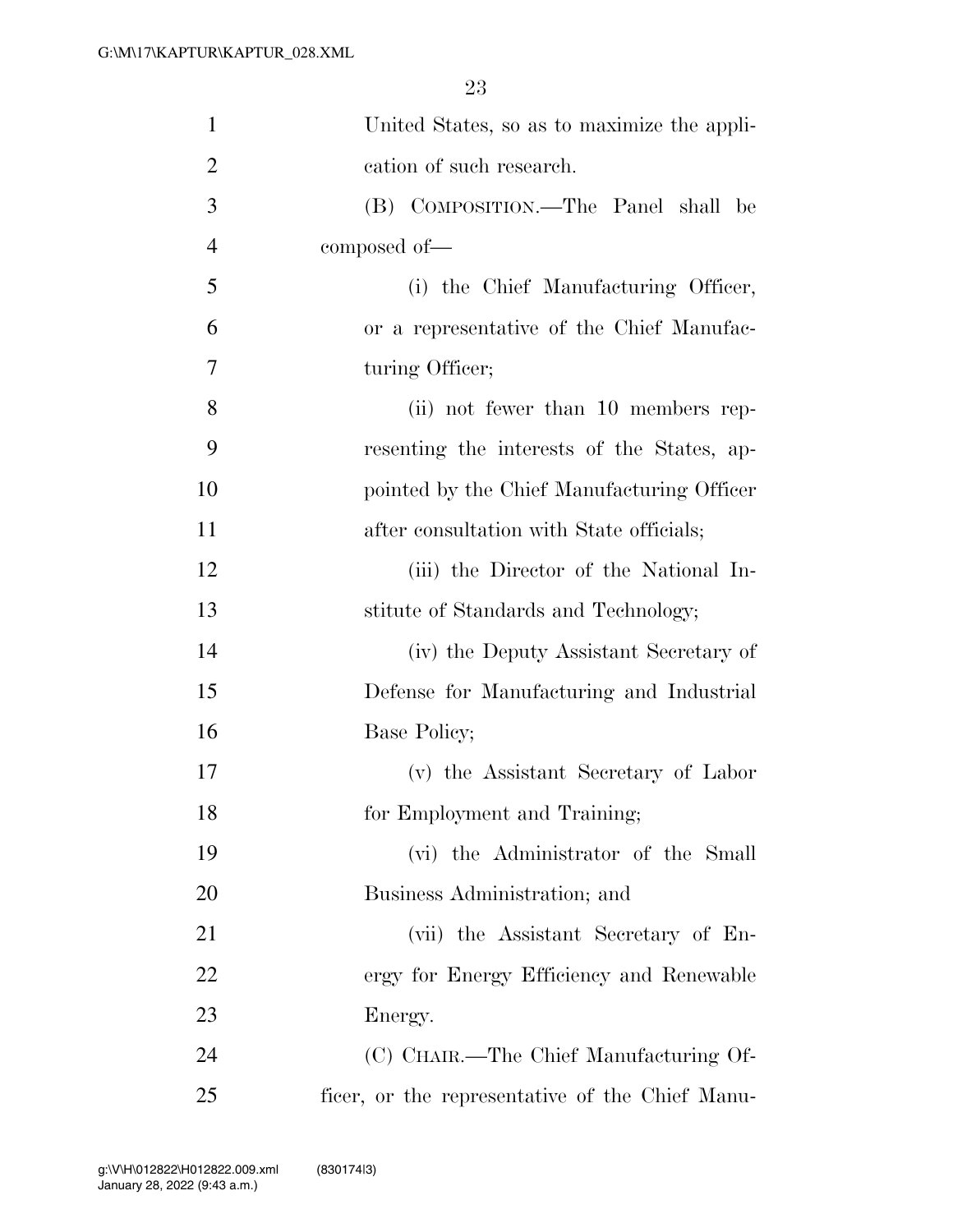| $\mathbf{1}$   | facturing Officer, shall serve as Chair of the |
|----------------|------------------------------------------------|
| $\overline{2}$ | Panel.                                         |
| 3              | (D) MEETINGS.—The Panel shall meet at          |
| $\overline{4}$ | the call of the Chair.                         |
| 5              | (E) COMPENSATION.-                             |
| 6              | (i) IN GENERAL.—Each member of                 |
| 7              | the Panel shall be entitled to receive com-    |
| 8              | pensation at a rate not to exceed the daily    |
| 9              | rate prescribed for GS-15 of the General       |
| 10             | Schedule under section $5332$ of title 5,      |
| 11             | United States Code, for each day (includ-      |
| 12             | ing travel time) during which the member       |
| 13             | is engaged in the performance of the duties    |
| 14             | of the Panel.                                  |
| 15             | (ii) TRAVEL EXPENSES.—Each mem-                |
| 16             | ber of the Panel who is serving away from      |
| 17             | the home or regular place of business of       |
| 18             | the member in the performance of the du-       |
| 19             | ties of the Panel shall be allowed travel ex-  |
| 20             | penses, including per diem in lieu of sub-     |
| 21             | sistence, in the same manner as the ex-        |
| 22             | penses authorized by section 5703(b) of        |
| 23             | title 5, United States Code, for persons in    |
| 24             | government service employed intermit-          |
| 25             | tently.                                        |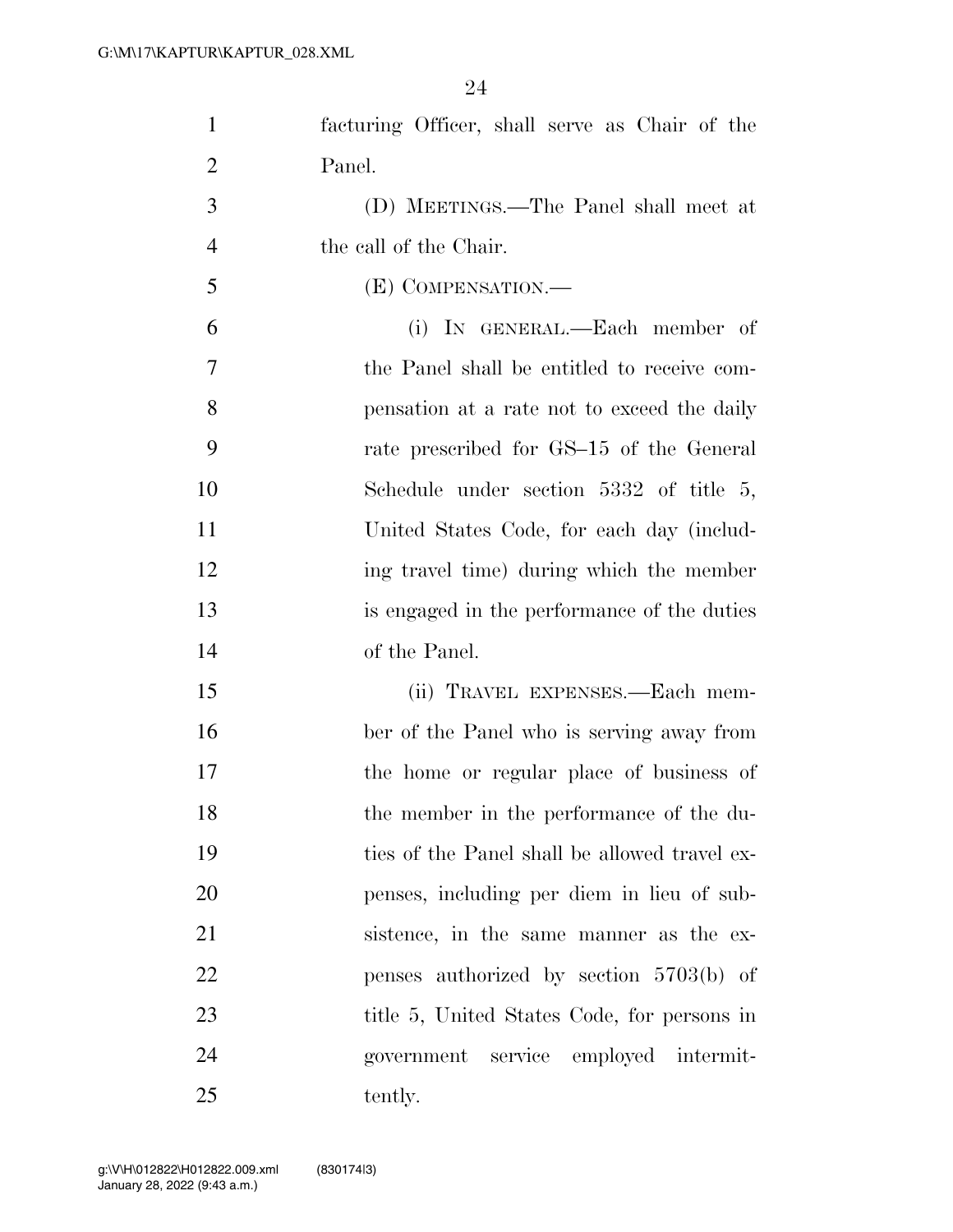(f) NATIONAL STRATEGIC PLAN FOR MANUFAC-TURING AND INDUSTRIAL INNOVATION.—

(1) STRATEGIC PLAN.—

 (A) IN GENERAL.—Not later than 1 year after the date of enactment of this division, the Chief Manufacturing Officer, in coordination with the Director of the National Economic Council, shall, to the extent practicable, in ac-9 cordance with subsection  $(d)(1)(A)(ii)$  and in consultation with other agencies and private in- dividuals as the Chief Manufacturing Officer determines necessary, establish a national stra- tegic plan for manufacturing and industrial in-novation that identifies—

 (i) short-term, medium-term, and long-term needs critical to the economy, national security, public health, workforce readiness, environmental concerns, and pri- orities of the United States manufacturing sector, including emergency readiness and 21 resilience; and

 (ii) situations and conditions that warrant special attention by the Federal Government relating to—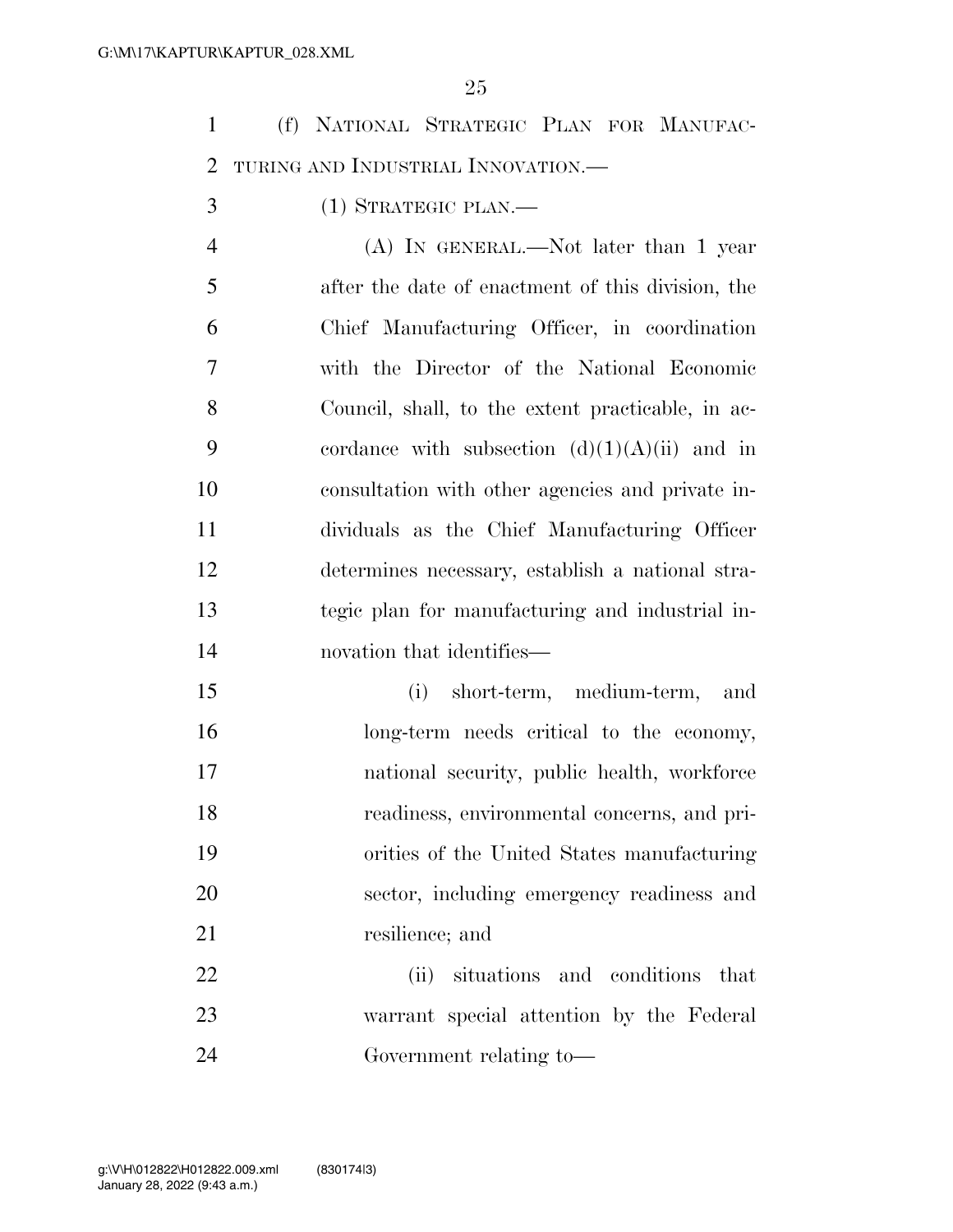| $\mathbf{1}$   | (I) any problems, constraints, or      |
|----------------|----------------------------------------|
| $\overline{2}$ | opportunities of manufacturing and     |
| 3              | industrial innovation that—            |
| $\overline{4}$ | (aa) are of national signifi-          |
| 5              | cance;                                 |
| 6              | (bb) will occur or<br>may              |
| 7              | emerge during the 4-year period        |
| 8              | beginning on the date on which         |
| 9              | the national strategic plan is es-     |
| 10             | tablished; and                         |
| 11             | (cc) are identified through            |
| 12             | basic research;                        |
| 13             | (II) an evaluation of activities       |
| 14             | and accomplishments of all agencies    |
| 15             | in the executive branch of the Federal |
| 16             | Government that are related to car-    |
| 17             | rying out such plan;                   |
| 18             | (III) opportunities for, and con-      |
| 19             | straints on, manufacturing and indus-  |
| 20             | trial innovation that can make a sig-  |
| 21             | nificant contribution to-              |
| 22             | (aa) the resolution of prob-           |
| 23             | lems identified under this para-       |
| 24             | graph; or                              |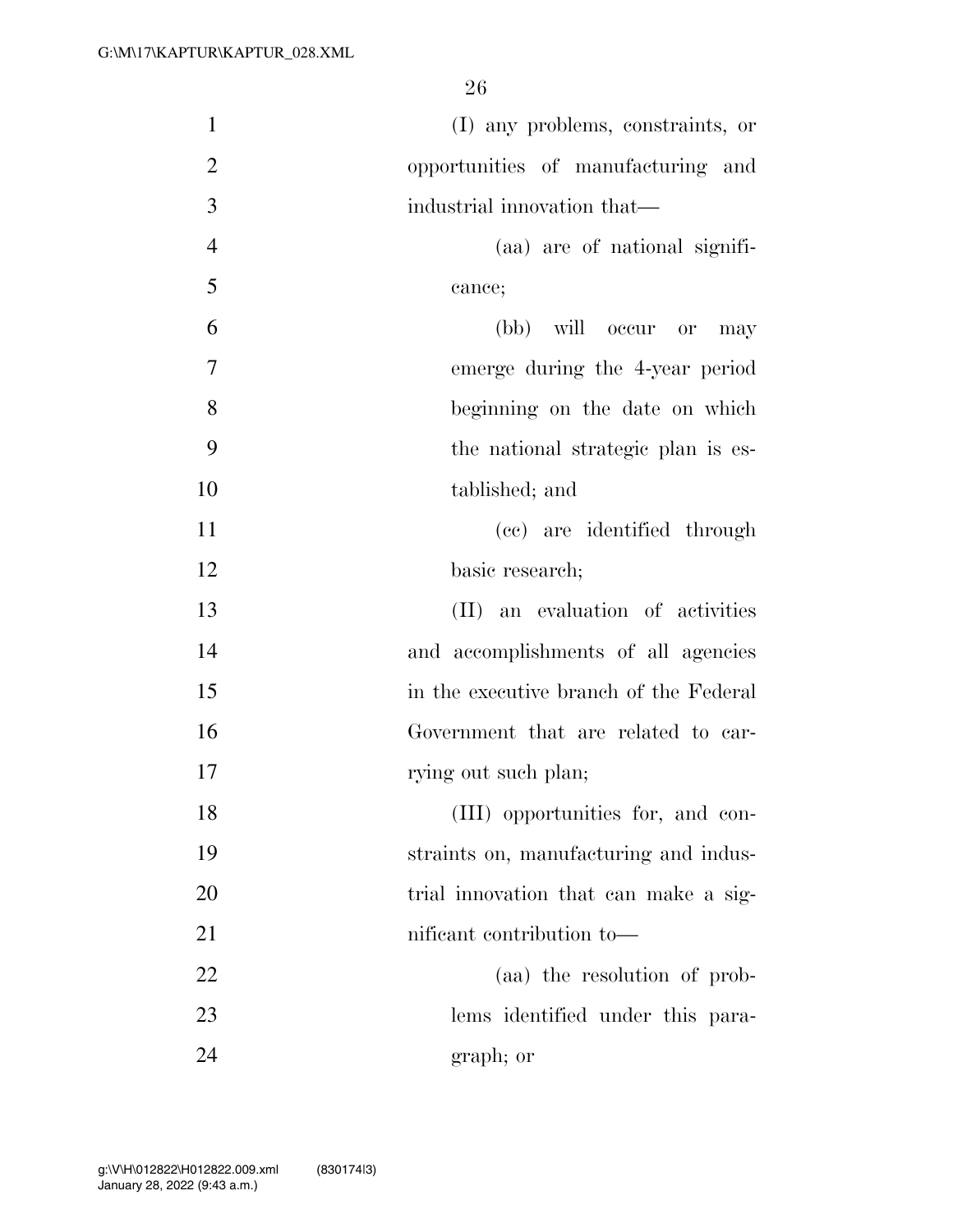| $\mathbf{1}$   | (bb) the achievement of Fed-                           |
|----------------|--------------------------------------------------------|
| $\overline{2}$ | eral program objectives or pri-                        |
| 3              | ority goals, including those de-                       |
| $\overline{4}$ | scribed in subsection $(b)(1)$ ; and                   |
| 5              | (IV) recommendations for pro-                          |
| 6              | posals to carry out such plan.                         |
| 7              | (B) REVISIONS.—Not later than 4 years                  |
| 8              | after the date on which the national strategic         |
| 9              | plan is established under subparagraph (A),            |
| 10             | and every 4 years thereafter, the Chief Manu-          |
| 11             | facturing Officer, in coordination with the Di-        |
| 12             | rector of the National Economic Council, shall         |
| 13             | revise that plan so that the plan takes account        |
| 14             | of near- and long-term problems, constraints,          |
| 15             | and opportunities and changing national goals          |
| 16             | and circumstances.                                     |
| 17             | (2) CONSULTATION WITH OTHER AGENCIES.—                 |
| 18             | The Chief Manufacturing Officer shall consult, as      |
| 19             | necessary, with officials of agencies in the executive |
| 20             | branch of the Federal Government that administer       |
| 21             | programs or have responsibilities relating to the      |
| 22             | problems, constraints, and opportunities identified in |
| 23             | the national strategic plan under paragraph (1) in     |
| 24             | order to $\!\!-\!\!$                                   |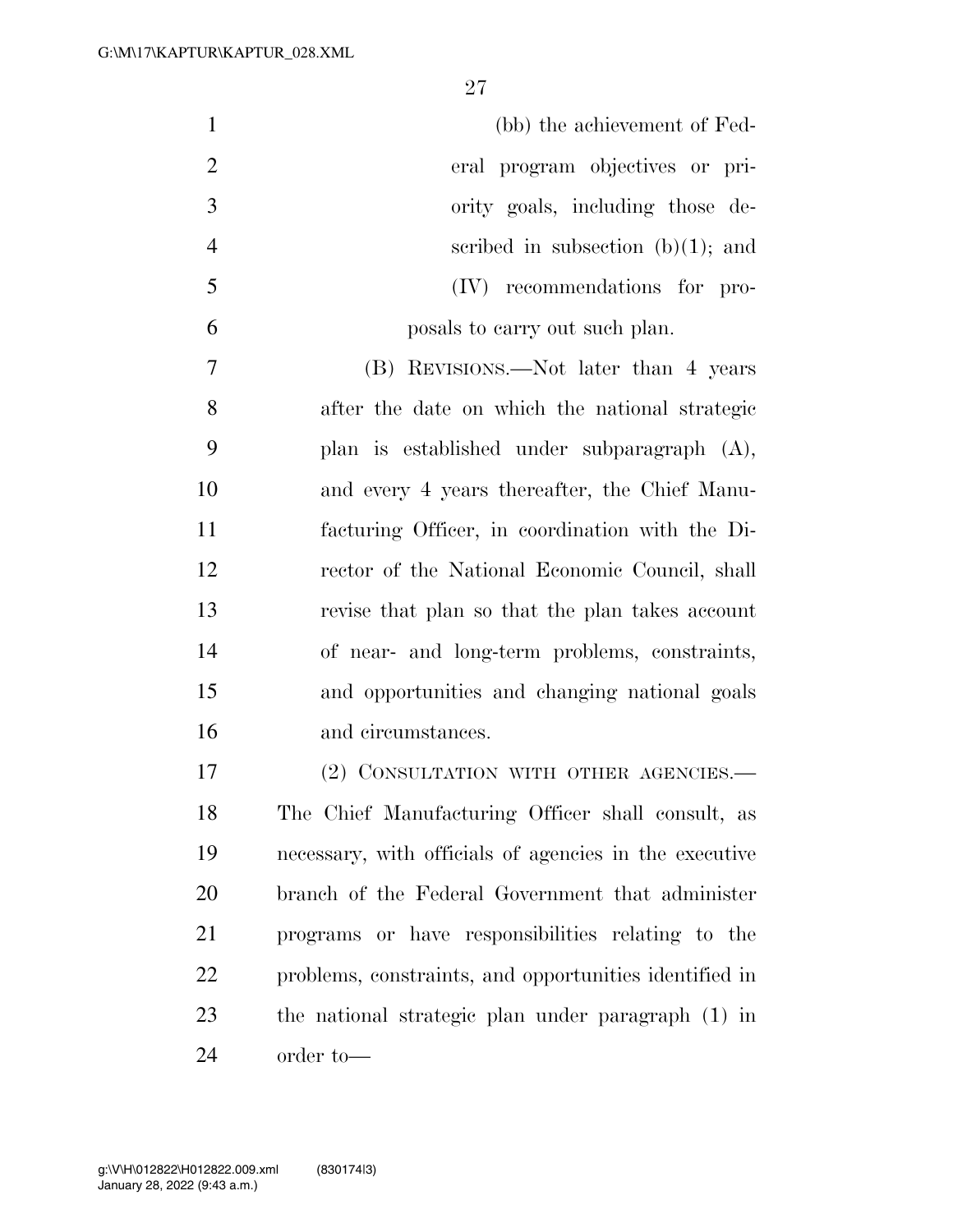(A) identify and evaluate actions that might be taken by the Federal Government, State, and local governments, or the private sector to deal with such problems, constraints, or opportunities; and

 (B) ensure to the extent possible that ac- tions identified under subparagraph (A) are considered by each agency of the executive branch of the Federal Government in formu-lating proposals of each such agency.

 (3) CONSULTATION WITH MANUFACTURING STAKEHOLDERS.—The Chief Manufacturing Officer shall consult broadly with representatives from stakeholder constituencies, including from technology fields, engineering fields, manufacturing fields, aca- demic fields, worker training or credentialing pro- grams, industrial sectors, business sectors, consumer sectors, defense sector, public interest sectors, and labor organizations which primarily represent work- ers in manufacturing to ensure information and per- spectives from such consultations are incorporated within the problems, constraints, opportunities, and actions identified in the national strategic plan under paragraph (1).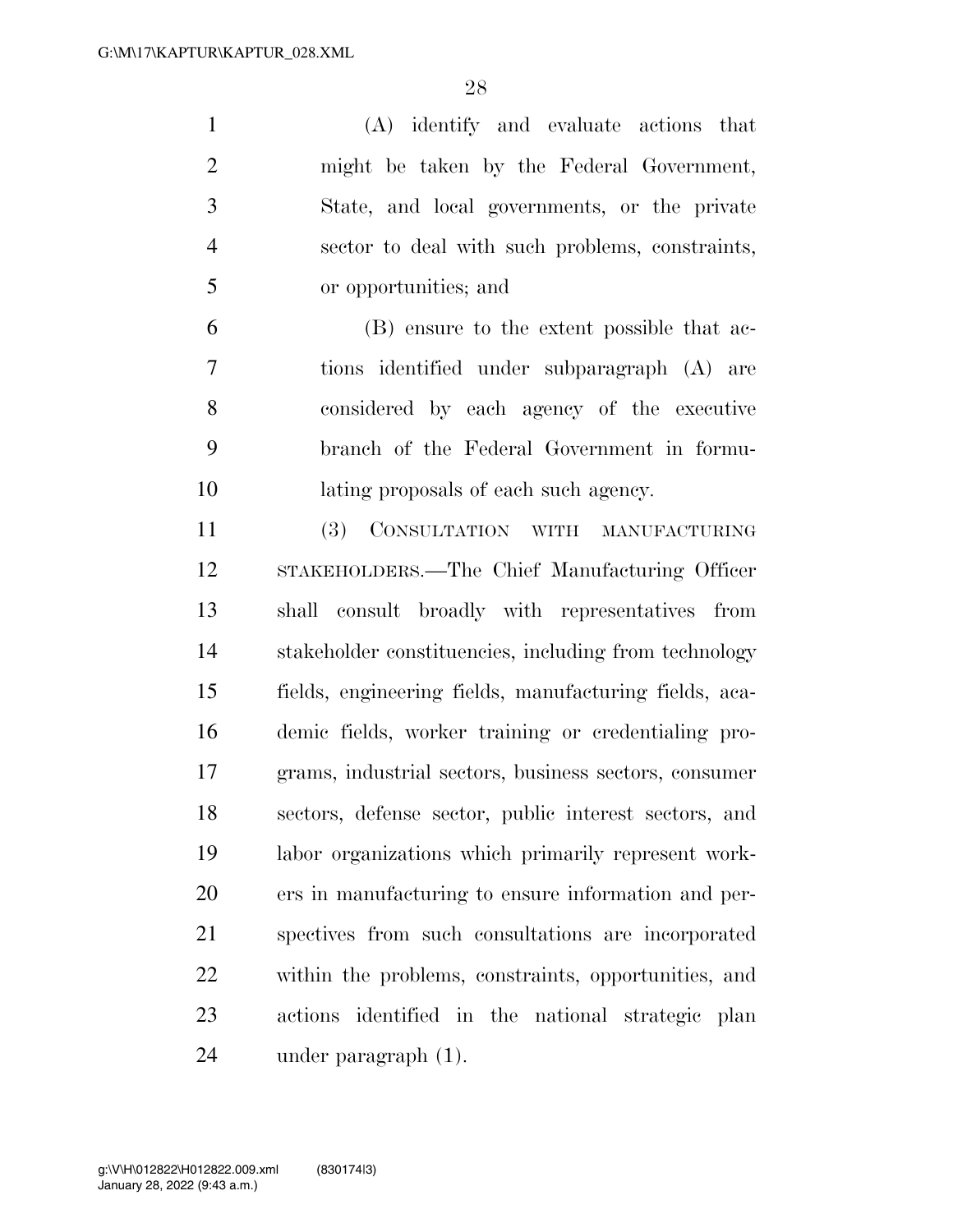| $\mathbf{1}$   | (4) CONSULTATION WITH OMB.-The Chief                   |
|----------------|--------------------------------------------------------|
| $\overline{2}$ | Manufacturing Officer shall consult as necessary       |
| 3              | with officials of the Office of Management and         |
| $\overline{4}$ | Budget and other appropriate elements of the Exec-     |
| 5              | utive Office of the President to ensure that the prob- |
| 6              | lems, constraints, opportunities, and actions identi-  |
| 7              | fied under paragraph (1) are fully considered in the   |
| 8              | development of legislative proposals and the Presi-    |
| 9              | dent's budget.                                         |
| 10             | (g) ADDITIONAL FUNCTIONS OF THE CHIEF MANU-            |
| 11             | FACTURING OFFICER; ADMINISTRATIVE PROVISIONS.          |
| 12             | (1) IN GENERAL.—The Chief Manufacturing                |
| 13             | Officer, in addition to the other duties and functions |
| 14             | under this section, shall serve—                       |
| 15             | (A) on the Federal Strategy and Coordi-                |
| 16             | nating Council on Manufacturing and Indus-             |
| 17             | trial Innovation established under subsection          |
| 18             | $(j)$ ; and                                            |
| 19             | (B) as a member of the Domestic Policy                 |
| 20             | Council, the National Economic Council, and            |
| 21             | the Office of Science and Technology Policy            |
| 22             | Council.                                               |
| 23             | (2) ADVICE TO NATIONAL SECURITY COUN-                  |
| 24             | CIL.—For the purpose of ensuring the optimal con-      |
| 25             | tribution of manufacturing and industrial innovation   |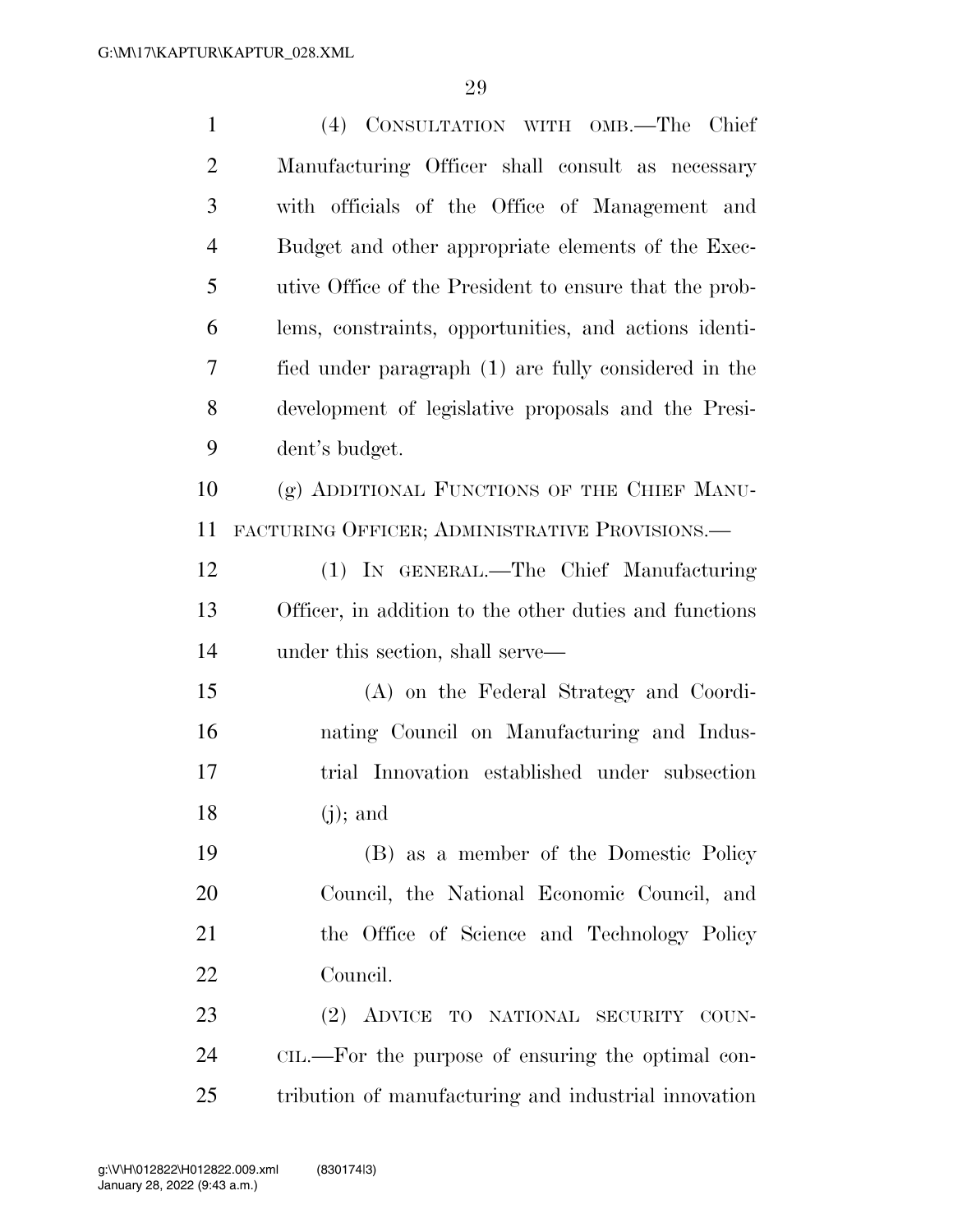| $\mathbf{1}$   | to the national security of the United States, the    |
|----------------|-------------------------------------------------------|
| $\overline{2}$ | Chief Manufacturing Officer, at the request of the    |
| 3              | President, shall advise the National Security Council |
| $\overline{4}$ | in such matters concerning manufacturing and in-      |
| 5              | dustrial innovation as may be related to national se- |
| 6              | curity.                                               |
| 7              | (3) COORDINATION WITH OTHER ORGANIZA-                 |
| 8              | TIONS.-                                               |
| 9              | $(A)$ In GENERAL.—In exercising the func-             |
| 10             | tions under this section, the Chief Manufac-          |
| 11             | turing Officer—                                       |
| 12             | $(i)$ shall—                                          |
| 13             | (I) work in close consultation and                    |
| 14             | cooperation with the Director of the                  |
| 15             | Domestic Policy Council, the National                 |
| 16             | Security Advisor, the Assistant to the                |
| 17             | President for Economic Policy and                     |
| 18             | Director of the National Economic                     |
| 19             | Council, the Director of the Office of                |
| 20             | Science and Technology Policy, the                    |
| 21             | Director of the Office of Management                  |
| 22             | and Budget, and the heads of other                    |
| 23             | agencies in the executive branch of                   |
| 24             | the Federal Government;                               |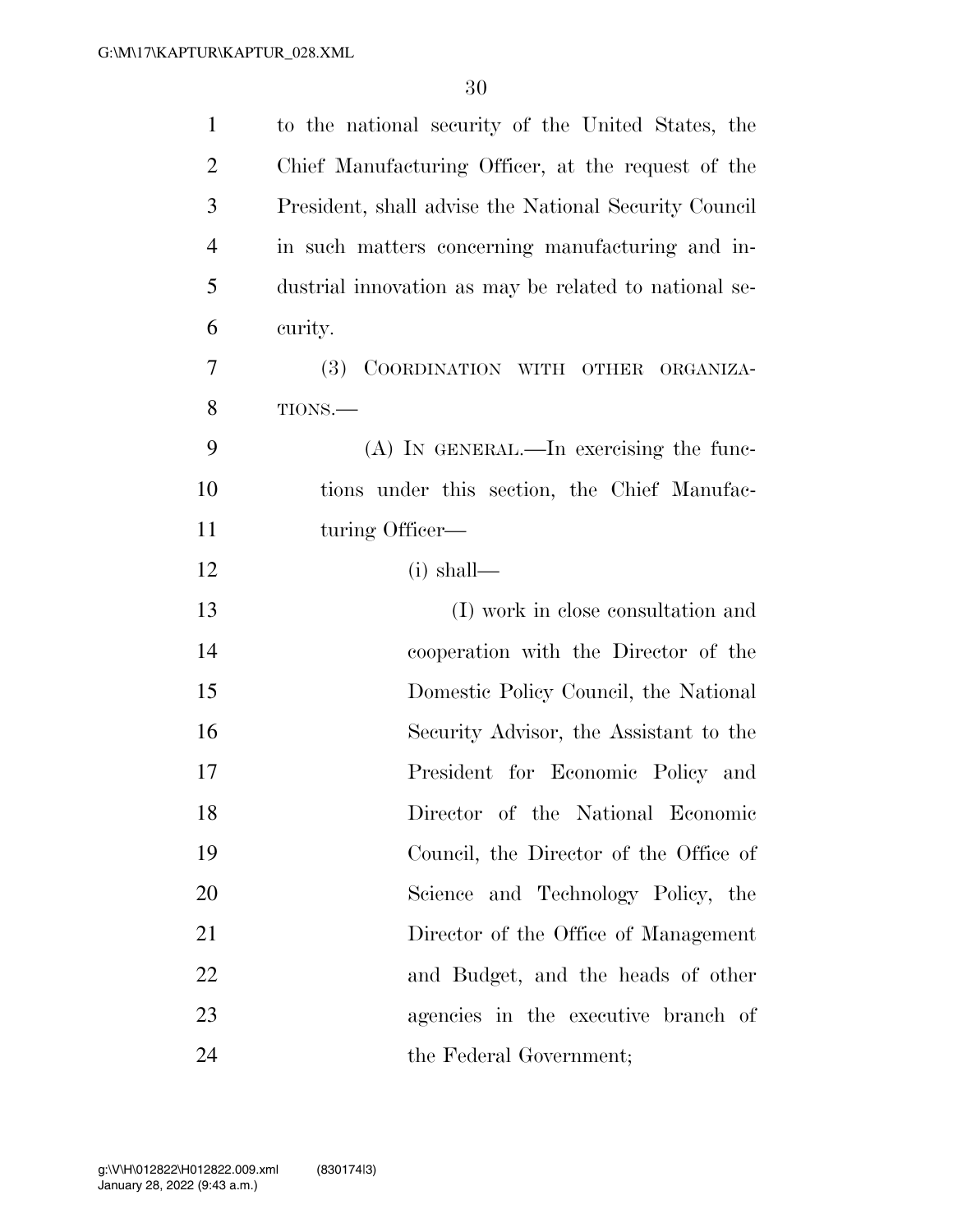| $\mathbf{1}$   | (II) utilize the services of con-      |
|----------------|----------------------------------------|
| $\overline{2}$ | sultants, establish such advisory pan- |
| 3              | els, and, to the extent practicable,   |
| $\overline{4}$ | consult with—                          |
| 5              | (aa) State and local govern-           |
| 6              | ment agencies;                         |
| 7              | (bb) appropriate professional          |
| 8              | groups;                                |
| 9              | (cc) representatives of indus-         |
| 10             | try, universities, consumers, labor    |
| 11             | organizations that primarily rep-      |
| 12             | resent workers in manufacturing;       |
| 13             | and                                    |
| 14             | (dd) such other public inter-          |
| 15             | est groups, organizations, and in-     |
| 16             | dividuals as may be necessary;         |
| 17             | (III) hold such hearings in var-       |
| 18             | ious parts of the United States as     |
| 19             | necessary to determine the views of    |
| 20             | the agencies, groups, and organiza-    |
| 21             | tions described in subparagraph (B),   |
| 22             | and of the general public, concerning  |
| 23             | national needs and trends in manufac-  |
| 24             | turing and industrial innovation; and  |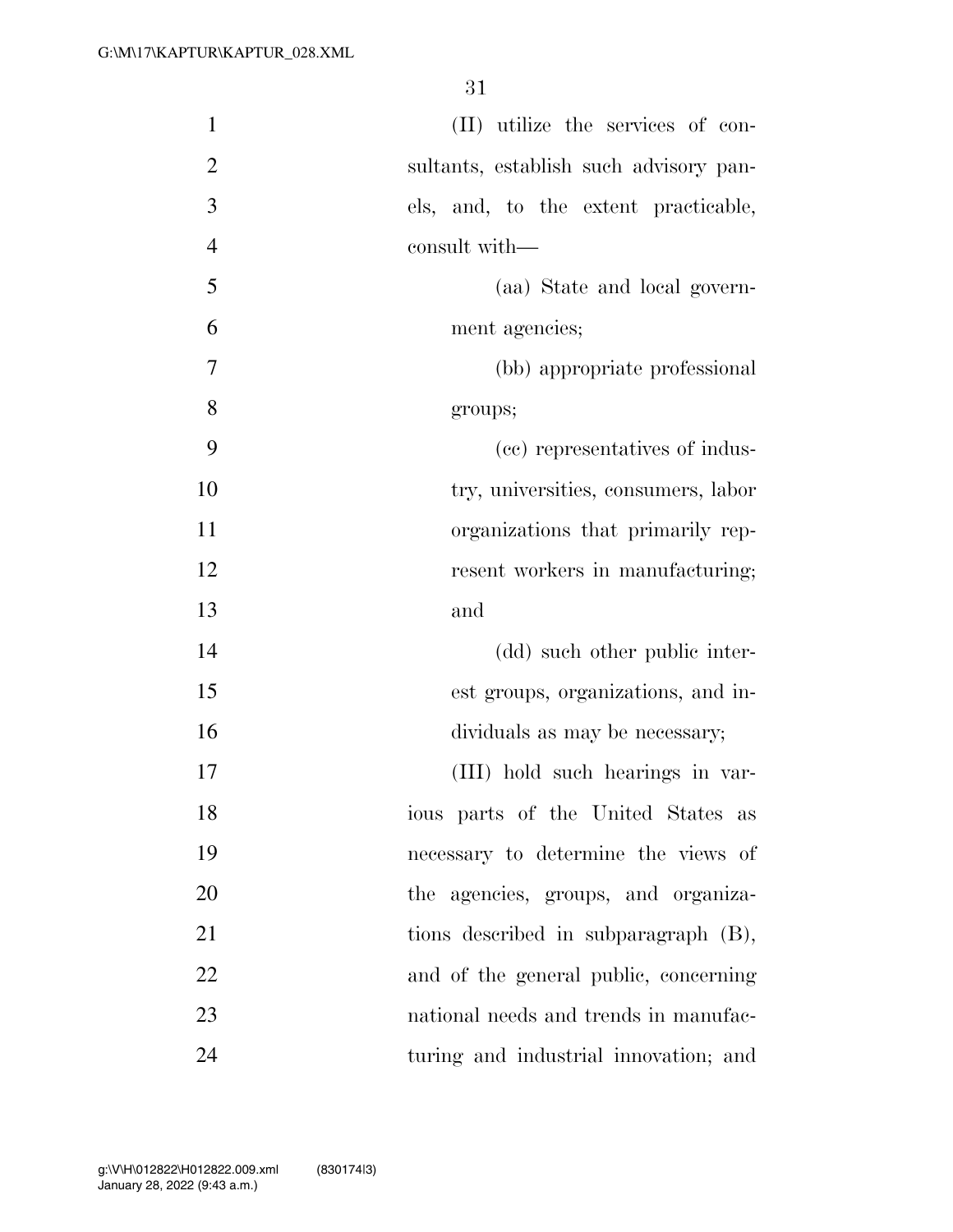| $\mathbf{1}$   | (IV) utilize, with the heads of                 |
|----------------|-------------------------------------------------|
| $\overline{2}$ | public and private agencies and orga-           |
| 3              | nizes, to the fullest extent possible the       |
| $\overline{4}$ | services, personnel, equipment, facili-         |
| 5              | ties, and information (including statis-        |
| 6              | tical information) of public and pri-           |
| 7              | vate agencies and organizations, and            |
| 8              | individuals, in order to avoid the du-          |
| 9              | plication of efforts and expenses; and          |
| 10             | (ii) may transfer funds made available          |
| 11             | pursuant to this section to other agencies      |
| 12             | in the executive branch of the Federal Gov-     |
| 13             | ernment as reimbursement for the utiliza-       |
| 14             | tion of such personnel, services, facilities,   |
| 15             | equipment, and information.                     |
| 16             | (B) FURNISHMENT OF INFORMATION.-                |
| 17             | Each department, agency, and instrumentality    |
| 18             | of the executive branch of the Federal Govern-  |
| 19             | ment, including any independent agency, shall   |
| 20             | furnish the Chief Manufacturing Officer such    |
| 21             | information as necessary to carry out this sec- |
| 22             | tion.                                           |
| 23             | (h) MANUFACTURING AND INDUSTRIAL INNOVATION     |
| 24             | REPORT.                                         |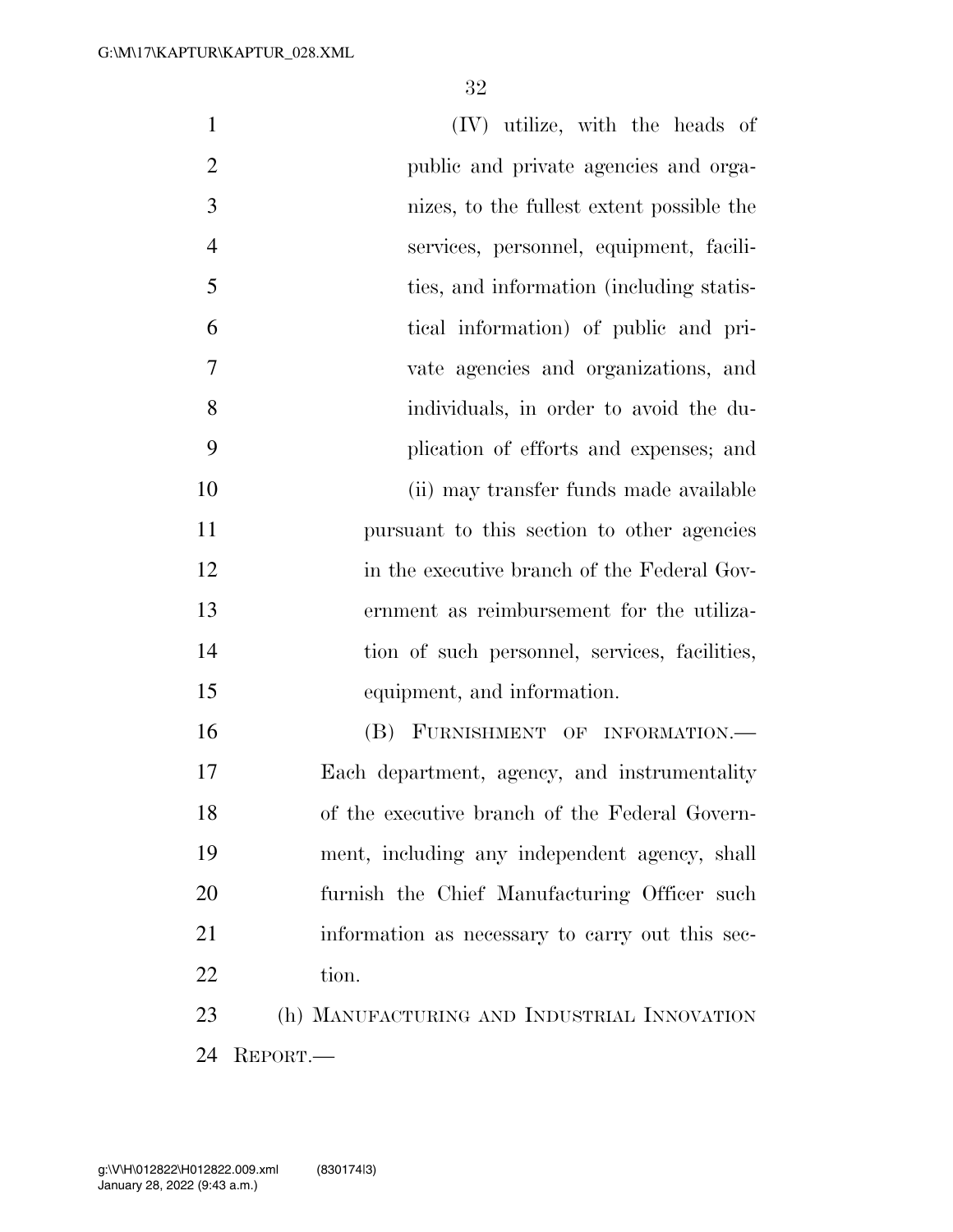(1) REPORT.—Not later than 3 years after the date of enactment of this division, and every 4 years thereafter, the Chief Manufacturing Officer, in con- sultation with the Director of the National Economic Council, shall submit to Congress a Manufacturing and Industrial Innovation Report (referred to in this section as the ''report'') with appropriate assistance from agencies in the executive branch of the Federal Government and such consultants and contractors as the Chief Manufacturing Officer determines nec- essary. (2) CONTENTS OF REPORT.—Each report re- quired under paragraph (1) shall draw upon the most recent national strategic plan established under subsection (f) and shall include, to the extent prac- ticable and within the limitations of available knowl-edge and resources—

 (A) a review of developments of national significance in manufacturing and industrial in-novation;

 (B) the significant effects of trends at the 22 time of the submission of the report and pro- jected trends in manufacturing and industrial innovation on the economy, workforce, and envi-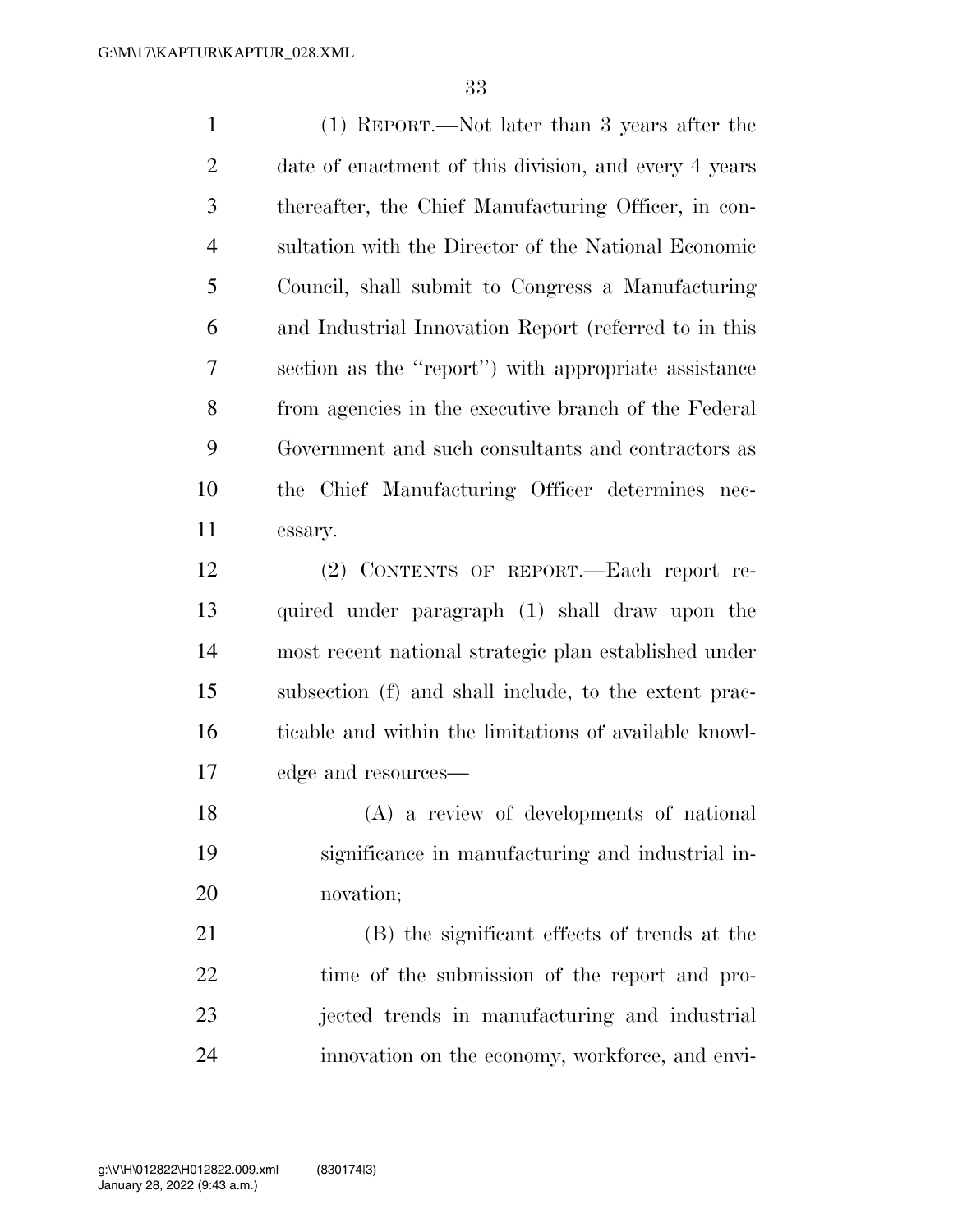| $\mathbf{1}$   | ronmental, health and national security, and      |
|----------------|---------------------------------------------------|
| $\overline{2}$ | other requirements of the United States;          |
| 3              | (C) a review and appraisal of selected            |
| $\overline{4}$ | manufacturing and industrial innovation related   |
| 5              | programs, policies, and activities of the Federal |
| 6              | Government, including procurement;                |
| $\overline{7}$ | (D) an inventory and forecast of critical         |
| 8              | and emerging national problems, the resolution    |
| 9              | of which might be substantially assisted by       |
| 10             | manufacturing and industrial innovation in the    |
| 11             | United States;                                    |
| 12             | (E) the identification and assessment of          |
| 13             | manufacturing and industrial innovation meas-     |
| 14             | ures that can contribute to the resolution of the |
| 15             | problems described in subparagraph (D) in         |
| 16             | light of the related economic, workforce, envi-   |
| 17             | ronmental, public health, and national security   |
| 18             | considerations;                                   |
| 19             | $(F)$ at the time of the submission of the re-    |
| 20             | port, and as projected, the manufacturing and     |
| 21             | industrial resources, including specialized man-  |
| 22             | power, that could contribute to the resolution of |
| 23             | the problems described in subparagraph $(D)$ ;    |
| 24             | and                                               |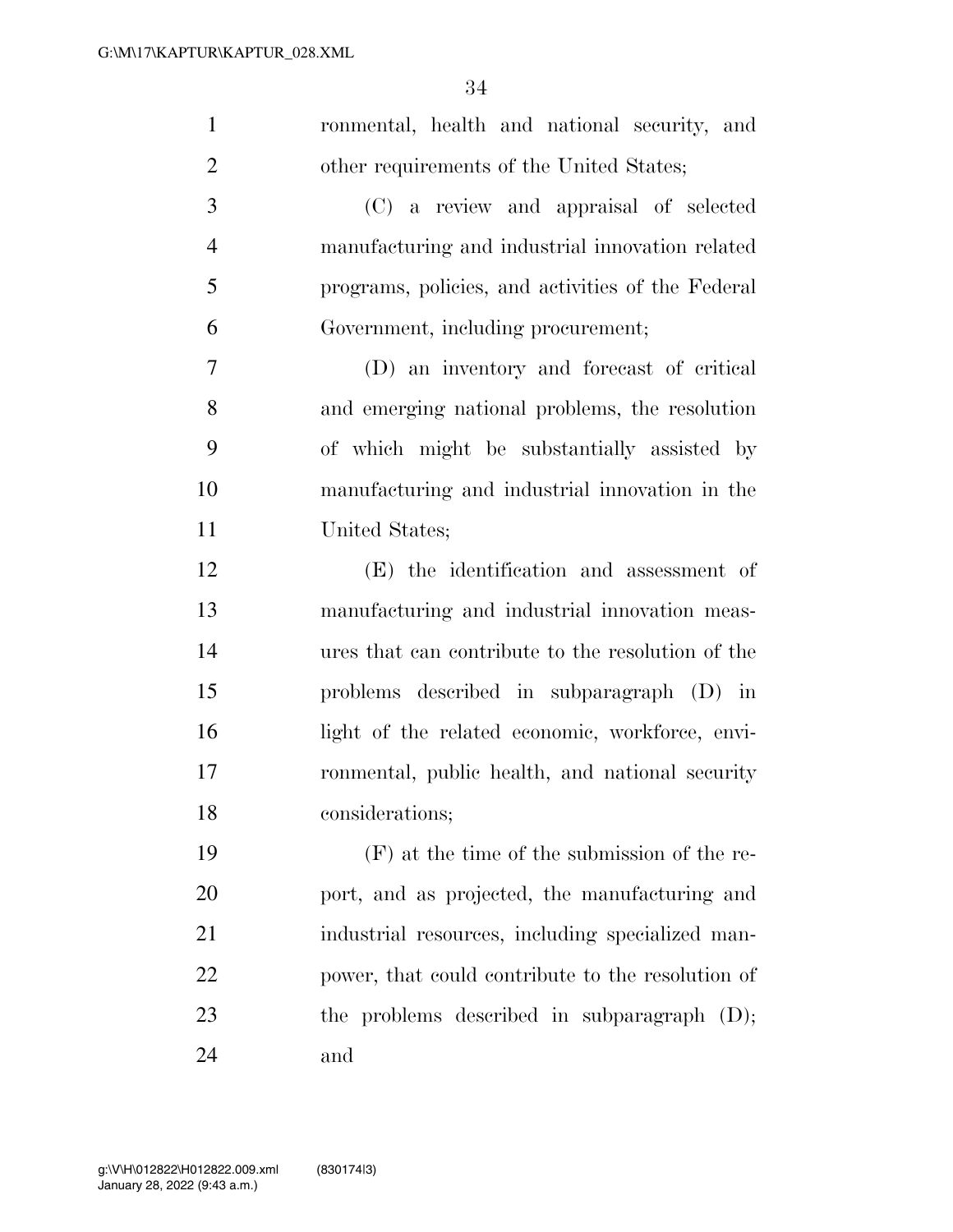(G) recommendations for legislation and regulatory changes on manufacturing and in- dustrial innovation-related programs and poli- cies that will contribute to the resolution of the problems described in subparagraph (D). (3) PREPARATION OF REPORT.—In preparing

 each report required under paragraph (1), the Chief Manufacturing Officer shall make maximum use of relevant data available from agencies in the execu-tive branch of the Federal Government.

 (4) PUBLIC AVAILABILITY OF REPORT.—The Chief Manufacturing Officer shall ensure that the report is made available to the public.

 (i) COMPTROLLER GENERAL REPORT.—Not later than 3 years after the date of enactment of this division, the Comptroller General of the United States shall submit to the Committee on Commerce, Science, and Transpor- tation of the Senate, the Committee on Appropriations of the Senate, the Committee on Science, Space, and Tech- nology of the House of Representatives, the Committee on Energy and Commerce of the House of Representatives, and the Committee on Appropriations of the House of Representatives, and make available to the public, a re-port—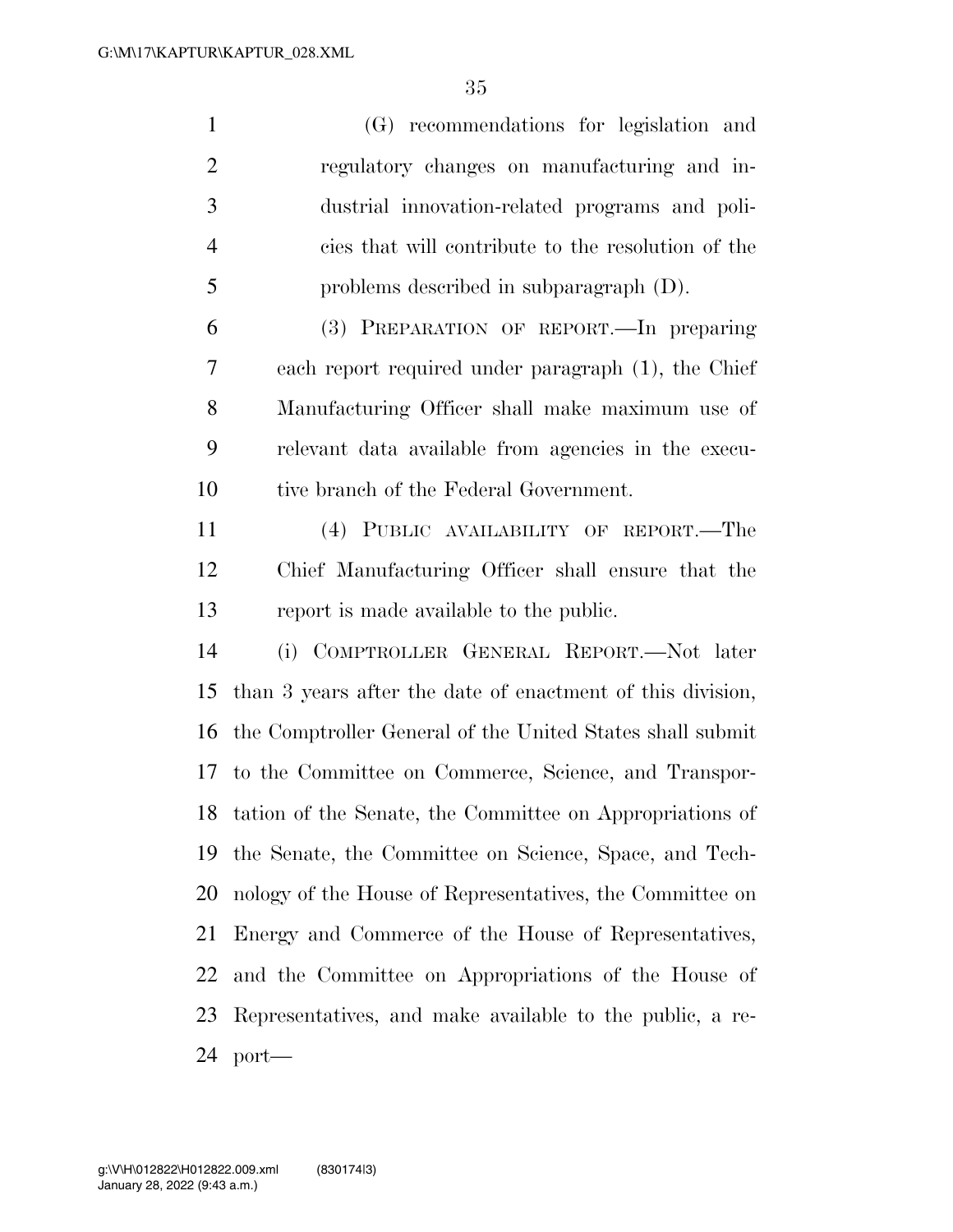| $\mathbf{1}$   | $(1)$ containing an assessment of the efforts of          |
|----------------|-----------------------------------------------------------|
| $\overline{2}$ | the Office to implement or advance the priority goals     |
| 3              | described in subsection $(b)(1)$ ; and                    |
| $\overline{4}$ | $(2)$ providing recommendations on how to im-             |
| 5              | prove the efforts described in paragraph (1).             |
| 6              | (j) FEDERAL STRATEGY AND COORDINATING COUN-               |
| 7              | CIL ON MANUFACTURING AND INDUSTRIAL INNOVA-               |
| 8              | TION.—There is established in the executive branch of the |
| 9              | Federal Government the Federal Strategy and Coordi-       |
| 10             | nating Council on Manufacturing and Industrial Innova-    |
| 11             | tion (referred to in this section as the "Council").      |
| 12             | $(1)$ MEMBERSHIP.—                                        |
| 13             | (A) IN GENERAL.—The Council shall be                      |
| 14             | composed of the following:                                |
| 15             | (i) The President, who shall serve as                     |
| 16             | Chair of the Council.                                     |
| 17             | (ii) The Vice President.                                  |
| 18             | (iii) The Secretary of Commerce.                          |
| 19             | (iv) The Secretary of Defense.                            |
| 20             | (v) The Secretary of Education.                           |
| 21             | (vi) The Secretary of Energy.                             |
| 22             | (vii) The Secretary of Health and                         |
| 23             | Human Services.                                           |
| 24             | (viii) The Secretary of Housing and                       |
| 25             | Urban Development.                                        |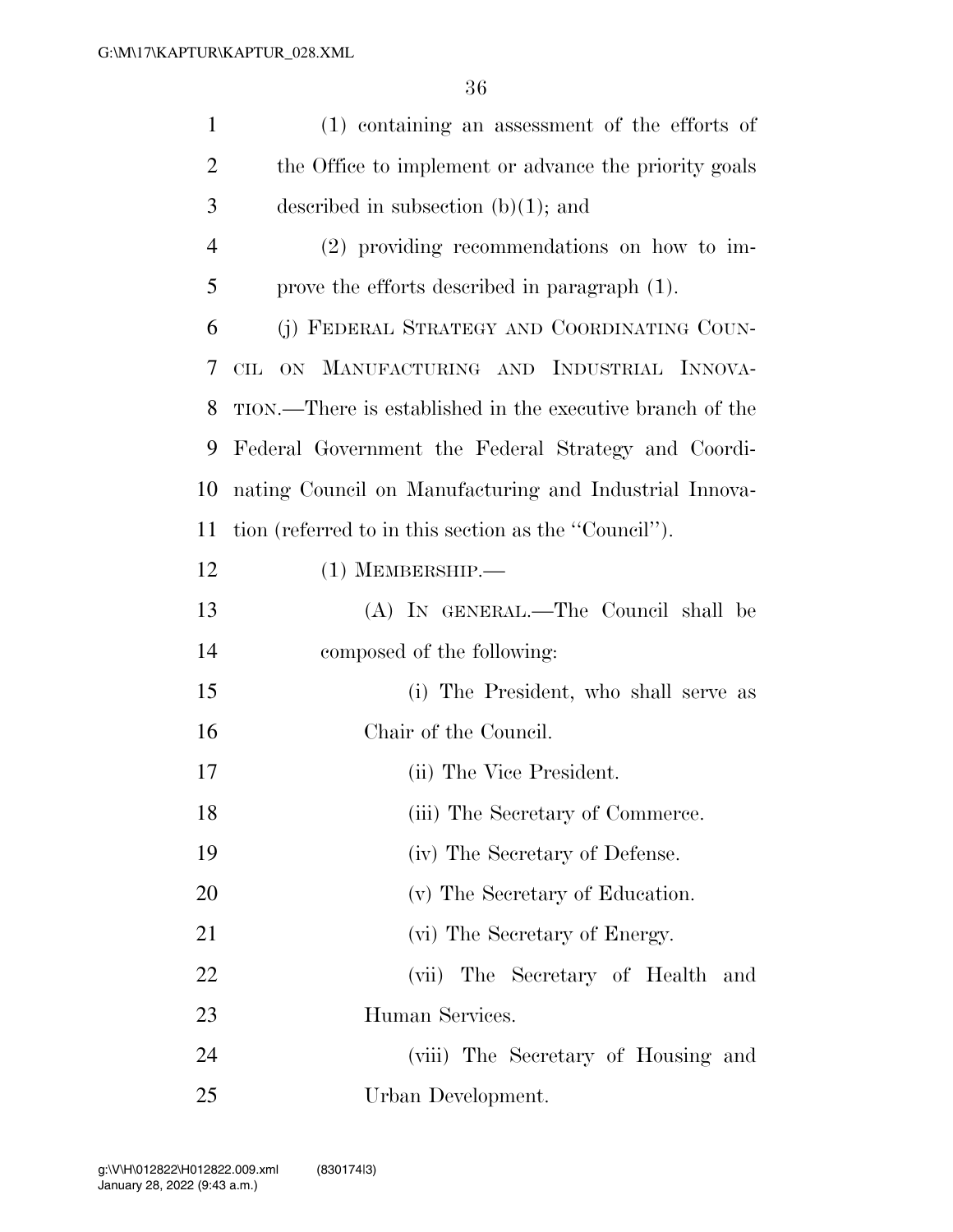| $\mathbf{1}$   | (ix) The Secretary of Labor.             |
|----------------|------------------------------------------|
| $\overline{2}$ | (x) The Secretary of State.              |
| 3              | (xi) The Secretary of Transportation.    |
| $\overline{4}$ | (xii) The Secretary of the Treasury.     |
| 5              | (xiii) The Secretary of Veterans Af-     |
| 6              | fairs.                                   |
| 7              | (xiv) The Administrator of the Envi-     |
| 8              | ronmental Protection Agency.             |
| 9              | (xv) The Administrator of the Na-        |
| 10             | tional Aeronautics and Space Administra- |
| 11             | tion.                                    |
| 12             | (xvi) The Administrator of the Small     |
| 13             | Business Administration.                 |
| 14             | (xvii) The Director of the National      |
| 15             | Science Foundation.                      |
| 16             | (xviii) The Director of the Office of    |
| 17             | Management and Budget.                   |
| 18             | (xix) The Assistant to the President     |
| 19             | for Science and Technology.              |
| 20             | (xx) The United States Trade Rep-        |
| 21             | resentative.                             |
| 22             | (xxi) The National Security Advisor.     |
| 23             | (xxii) The Assistant to the President    |
| 24             | for Economic Policy.                     |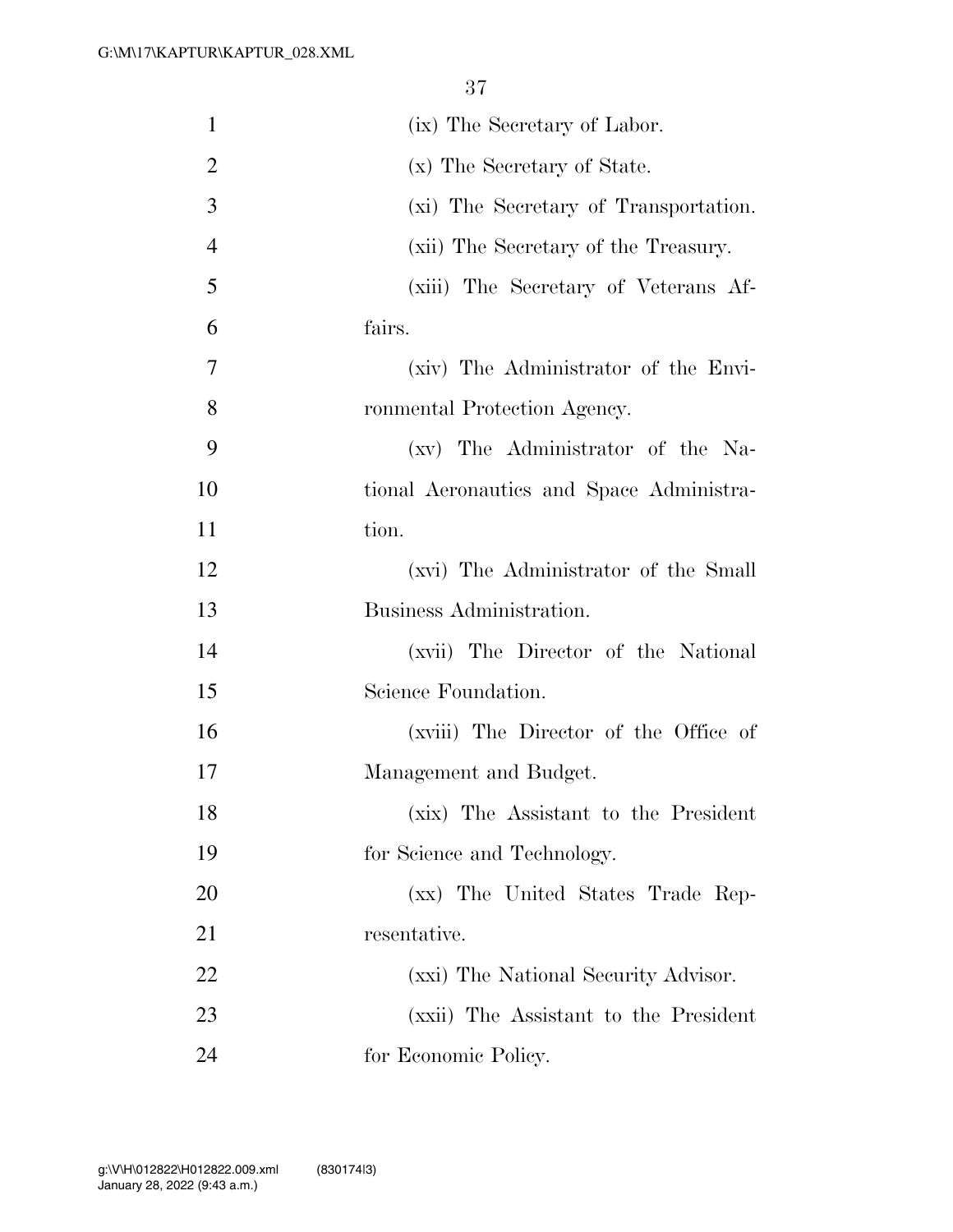| $\mathbf{1}$   | (xxiii) The Director of the Domestic              |
|----------------|---------------------------------------------------|
| $\overline{2}$ | Policy Council.                                   |
| 3              | (xxiv) The Chair of the Council of                |
| $\overline{4}$ | Economic Advisers.                                |
| 5              | (xxv) The Chief Manufacturing Offi-               |
| 6              | cer.                                              |
| 7              | (B)<br>ADDITIONAL PARTICIPANTS.—The               |
| 8              | President may, from time to time and as nec-      |
| 9              | essary, appoint officials in the executive branch |
| 10             | of the Federal Government to serve as members     |
| 11             | of the Council.                                   |
| 12             | $(2)$ MEETINGS OF THE COUNCIL.—                   |
| 13             | (A) IN GENERAL.—The President or the              |
| 14             | Chief Manufacturing Officer may convene meet-     |
| 15             | ings of the Council.                              |
| 16             | (B) PRESIDING OFFICER.—                           |
| 17             | (i) IN GENERAL.—Subject to clause                 |
| 18             | (ii), the President shall preside over the        |
| 19             | meetings of the Council.                          |
| 20             | (ii) EXCEPTION.—If the President is               |
| 21             | not present at a meeting of the Council,          |
| 22             | the Vice President (and if the Vice Presi-        |
| 23             | dent is not present at a meeting of the           |
| 24             | Council, the Chief Manufacturing Officer)         |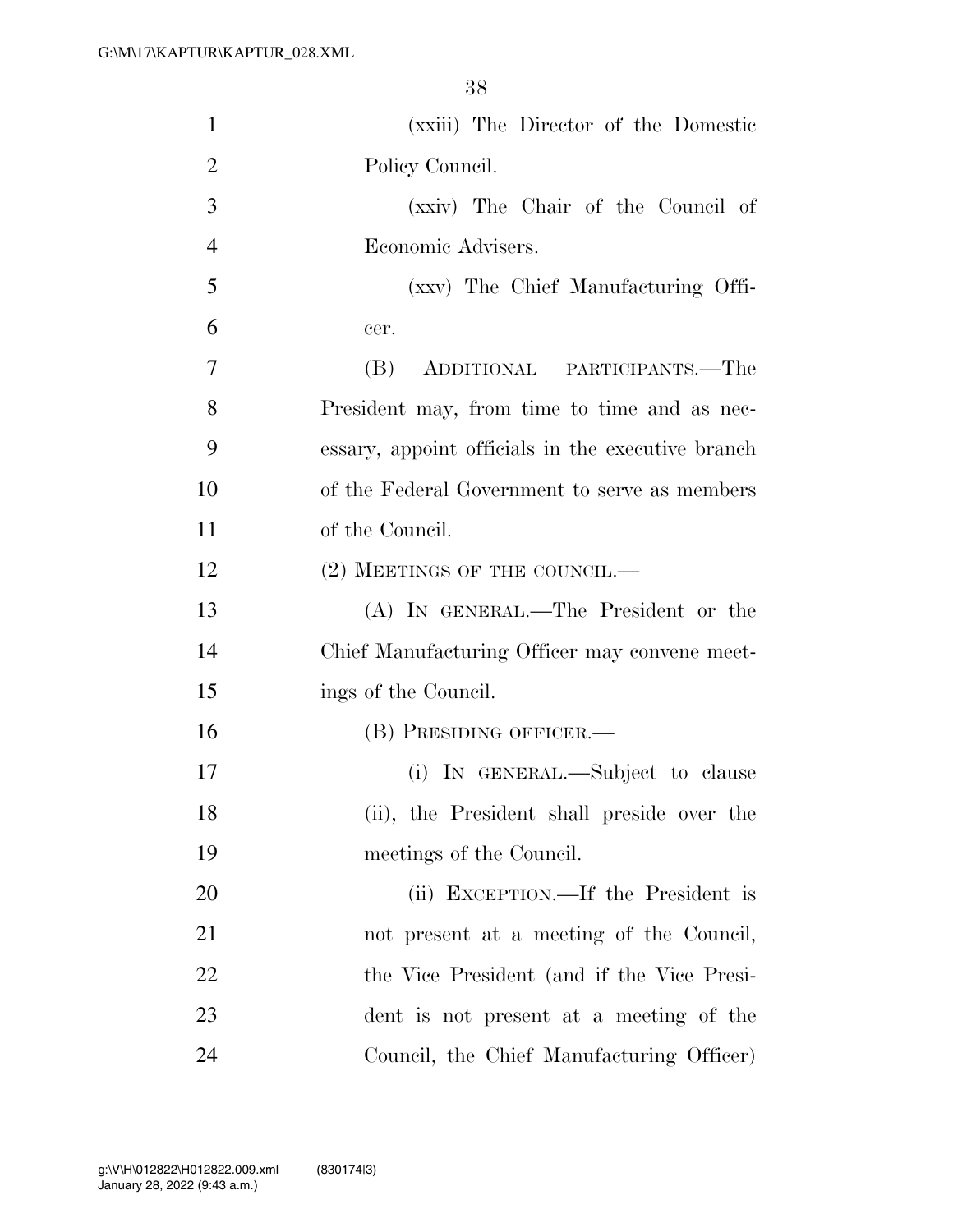| $\mathbf{1}$   | shall preside and be considered the chair of      |
|----------------|---------------------------------------------------|
| $\overline{2}$ | the Council.                                      |
| 3              | (k) COUNCIL ON MANUFACTURING AND INDUSTRIAL       |
| $\overline{4}$ | INNOVATION FUNCTIONS.                             |
| 5              | (1) IN GENERAL.—The Council shall—                |
| 6              | (A) consider problems and developments,           |
| 7              | including concerns relating to the workforce of   |
| 8              | the United States, in manufacturing and indus-    |
| 9              | trial innovation and related activities of more   |
| 10             | than 1 agency in the executive branch of the      |
| 11             | Federal Government;                               |
| 12             | (B) coordinate the manufacturing and in-          |
| 13             | dustrial innovation policy-making process;        |
| 14             | harmonize the Federal permitting<br>(C)           |
| 15             | process relating to manufacturing and indus-      |
| 16             | trial innovation, as appropriate;                 |
| 17             | (D) ensure manufacturing and industrial           |
| 18             | innovation policy decisions and programs are      |
| 19             | consistent with the priority goals described in   |
| 20             | subsection $(b)(1);$                              |
| 21             | (E) help implement the priority goals de-         |
| 22             | scribed in subsection $(b)(1)$ across the Federal |
| 23             | Government;                                       |
| 24             | (F) ensure manufacturing and industrial           |
| 25             | innovation are considered in the development      |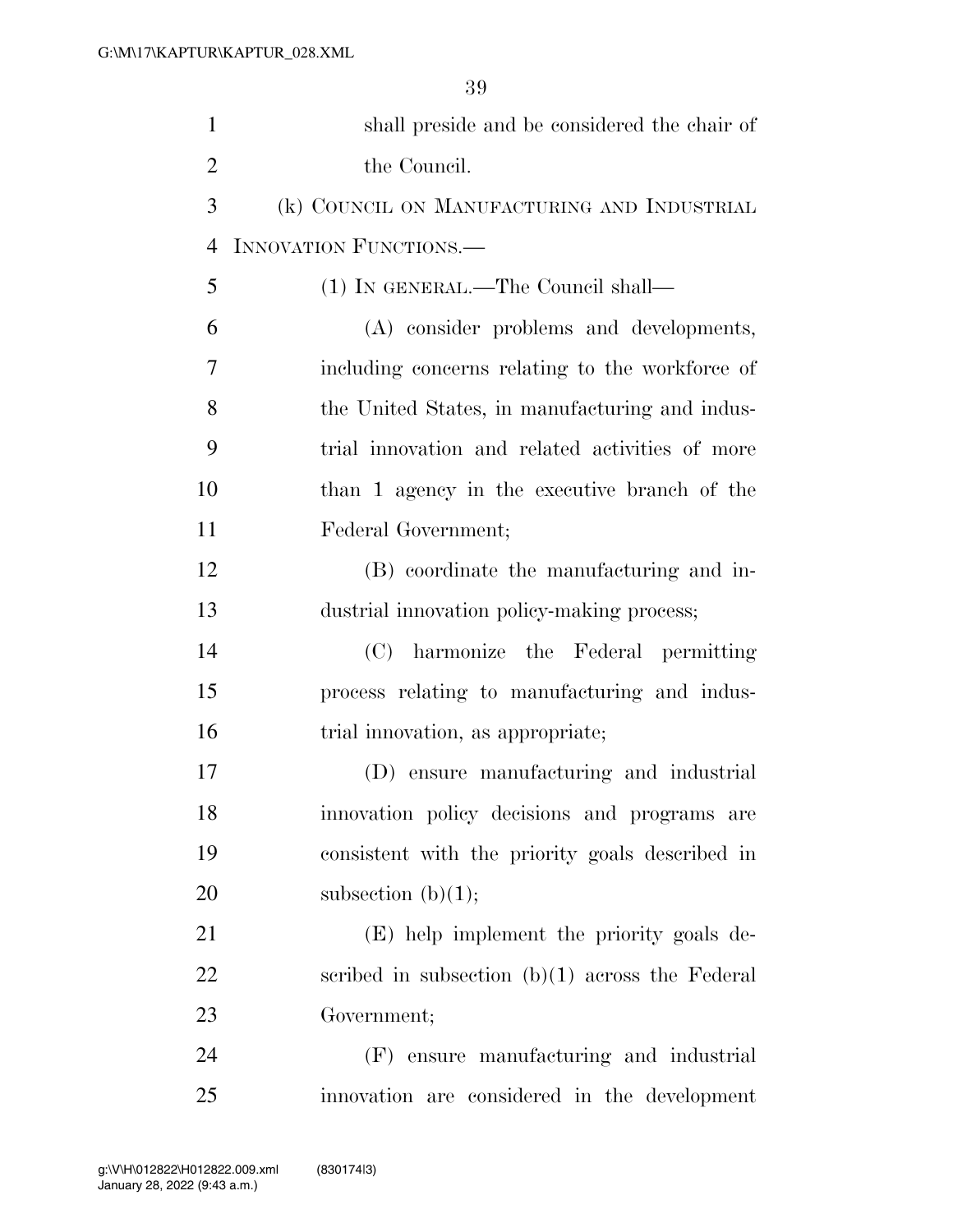and implementation of Federal policies and pro-grams;

 (G) achieve more effective use of foundational aspects of manufacturing and in- dustrial innovation, particularly scientific, engi- neering, and technological resources and facili- ties of agencies in the executive branch of the Federal Government, including the elimination of efforts that have been unwarrantedly dupli- cated; (H) identify— 12 (i) threats to, and vulnerabilities of, supply chains; 14 (ii) workforce skills; (iii) aspects of supply chains and workforce skills requiring additional em- phasis; and (iv) for reform policies, rules, and reg- ulations that harm domestic manufac- turing and inhibit the ability for domestic manufacturing to compete with global com- petitors; and (I) further international cooperation on manufacturing and industrial innovation poli-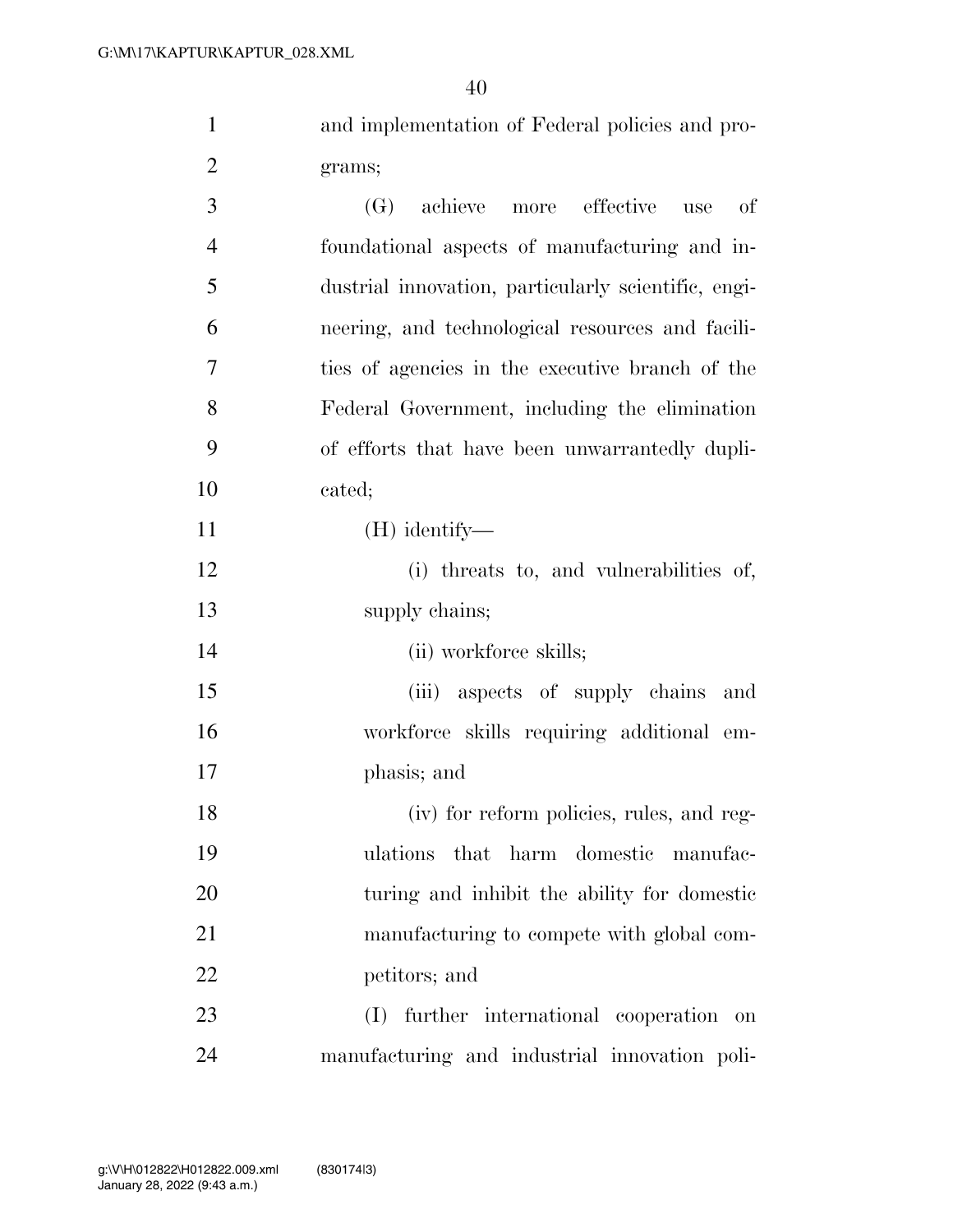cies that enhance the policies of the United States and internationally agreed upon policies. (2) CHIEF MANUFACTURING OFFICER.—The Chief Manufacturing Officer may take such actions as may be necessary or appropriate to implement the functions described in paragraph (1).

 (l) COORDINATION.—The head of each agency in the executive branch of the Federal Government, without re- gard to whether the head of the agency is a member of the Council, shall coordinate manufacturing and industrial innovation policy with the Council.

(m) ADMINISTRATION.—

 (1) COORDINATION WITH NATIONAL SCIENCE AND TECHNOLOGY COUNCIL.—In carrying out the duties of the Council, the Council shall consult with the National Science and Technology Council, as necessary.

 (2) AD COMMITTEES; TASKS FORCES, INTER- AGENCY GROUPS.—The Council may function through established or ad hoc committees, task forces, or interagency groups.

 (3) REQUIREMENT TO COOPERATE.—Each agency in the executive branch of the Federal Gov-ernment shall—

(A) cooperate with the Council; and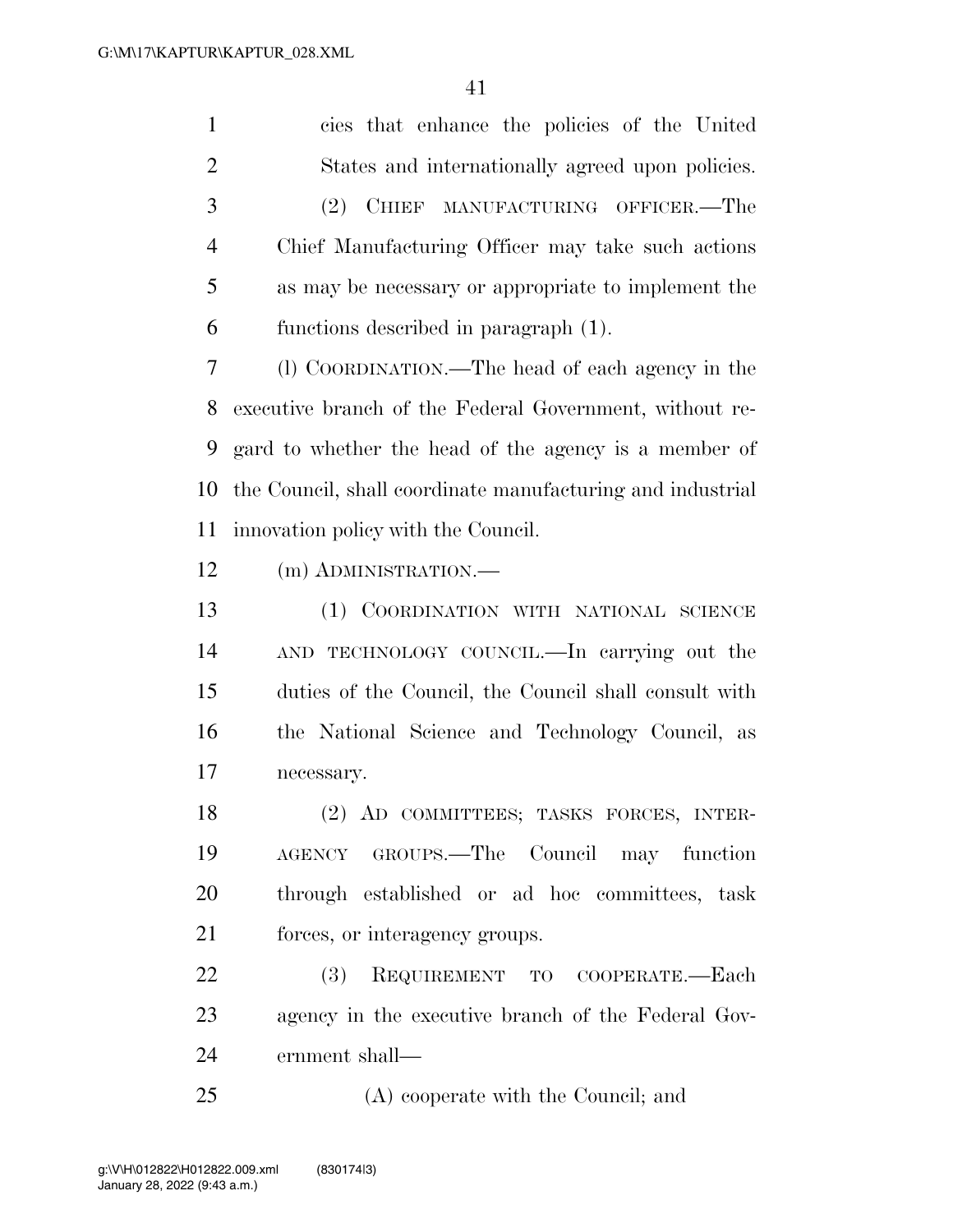| $\mathbf{1}$   | (B) provide assistance, information, and            |
|----------------|-----------------------------------------------------|
| $\overline{2}$ | advice to the Council, as the Council may re-       |
| 3              | quest, to the extent permitted by law.              |
| $\overline{4}$ | (4) ASSISTANCE TO COUNCIL.—For the purpose          |
| 5              | of carrying out the provisions of this section, the |
| 6              | head of each agency that is a member of the Council |
| 7              | shall furnish necessary assistance and resources to |
| 8              | the Council, which may include—                     |
| 9              | (A) detailing employees of the agency to            |
| 10             | the Council to perform such functions, con-         |
| 11             | sistent with the purposes of this section, as the   |
| 12             | Chair of the Council may assign to those            |
| 13             | detailees;                                          |
| 14             | (B) providing office support and printing,          |
| 15             | as requested by the Chair of the Council; and       |
| 16             | (C) upon the request of the Chair of the            |
| 17             | Council, undertake special studies for the Coun-    |
| 18             | cil that come within the functions of the Coun-     |
| 19             | cil described in subsection (k).                    |
| 20             | (n) NATIONAL MEDAL OF MANUFACTURING AND IN-         |
| 21             | DUSTRIAL INNOVATION.—                               |
| 22             | (1) RECOMMENDATIONS.—The President shall            |
| 23             | from time to time award a medal, to be known as     |
| 24             | the "National Medal of Manufacturing and Indus-     |
| 25             | trial Innovation", on the basis of recommendations  |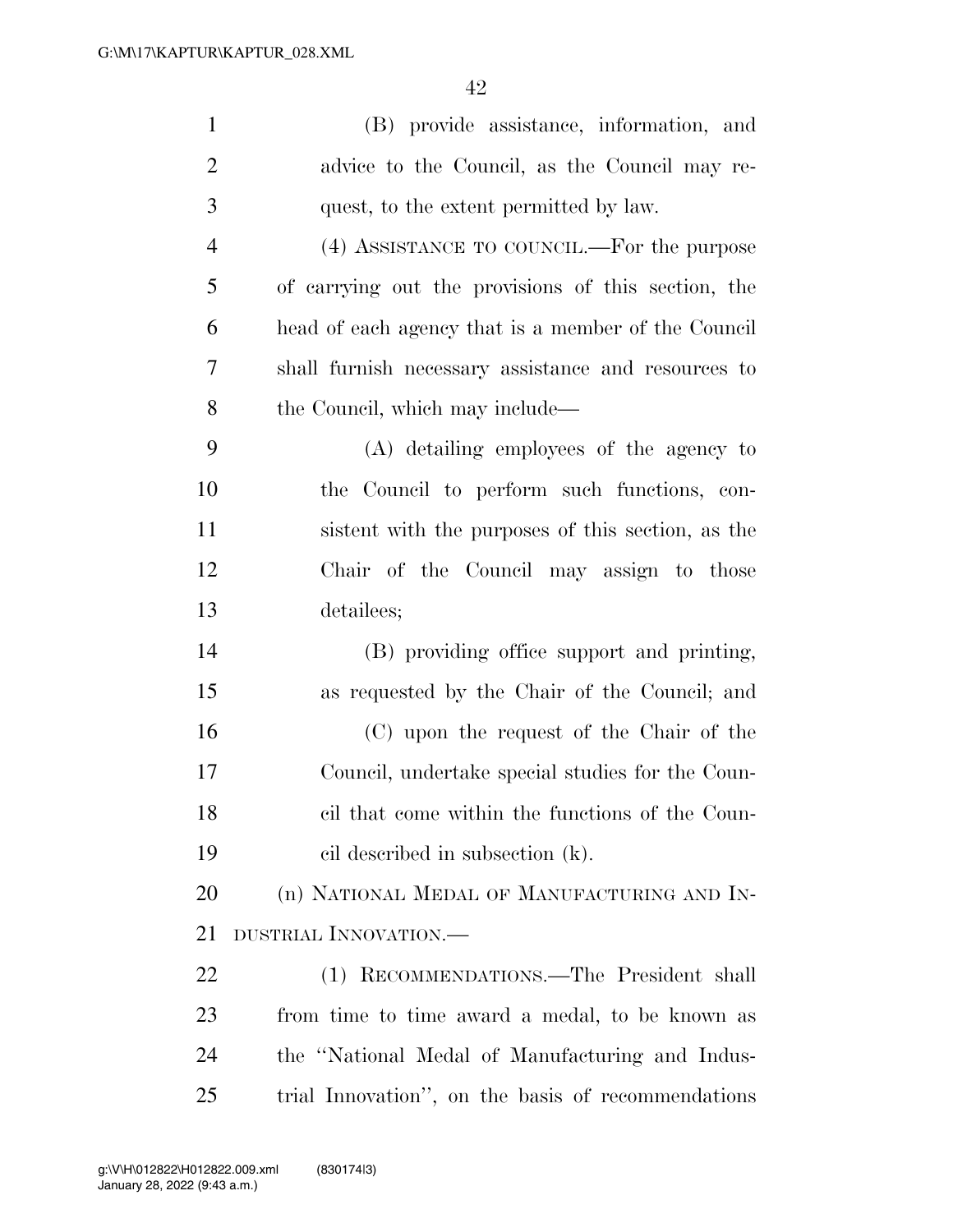| $\mathbf{1}$   | received from the National Academies of Sciences,   |
|----------------|-----------------------------------------------------|
| $\overline{2}$ | the Chief Manufacturing Officer, or on the basis of |
| 3              | such other information and evidence as the Presi-   |
| $\overline{4}$ | dent determines appropriate, to individuals who in  |
| 5              | the judgment of the President are deserving of spe- |
| 6              | cial recognition by reason of outstanding contribu- |
| 7              | tions to knowledge in manufacturing and industrial  |
| 8              | innovation.                                         |
| 9              | (2) NUMBER.—Not more than 20 individuals            |
| 10             | may be awarded a medal under this section in any    |
| 11             | one calendar year.                                  |
| 12             | (3) CITIZENSHIP.—An individual may not be           |
| 13             | awarded a medal under this section unless at the    |
| 14             | time such award is made the individual—             |
| 15             | $(A)$ is a citizen or other national of the         |
| 16             | United States; or                                   |
| 17             | (B) is an individual lawfully admitted to           |
| 18             | the United States for permanent residence           |
| 19             | $who$ —                                             |
| 20             | (i) has filed an application for petition           |
| 21             | for naturalization in the manner prescribed         |
| 22             | by section $334(b)$ of the Immigration and          |
| 23             | Nationality Act $(8 \text{ U.S.C. } 1445(b))$ ; and |
| 24             | (ii) is not permanently ineligible to be-           |
| 25             | come a citizen of the United States.                |